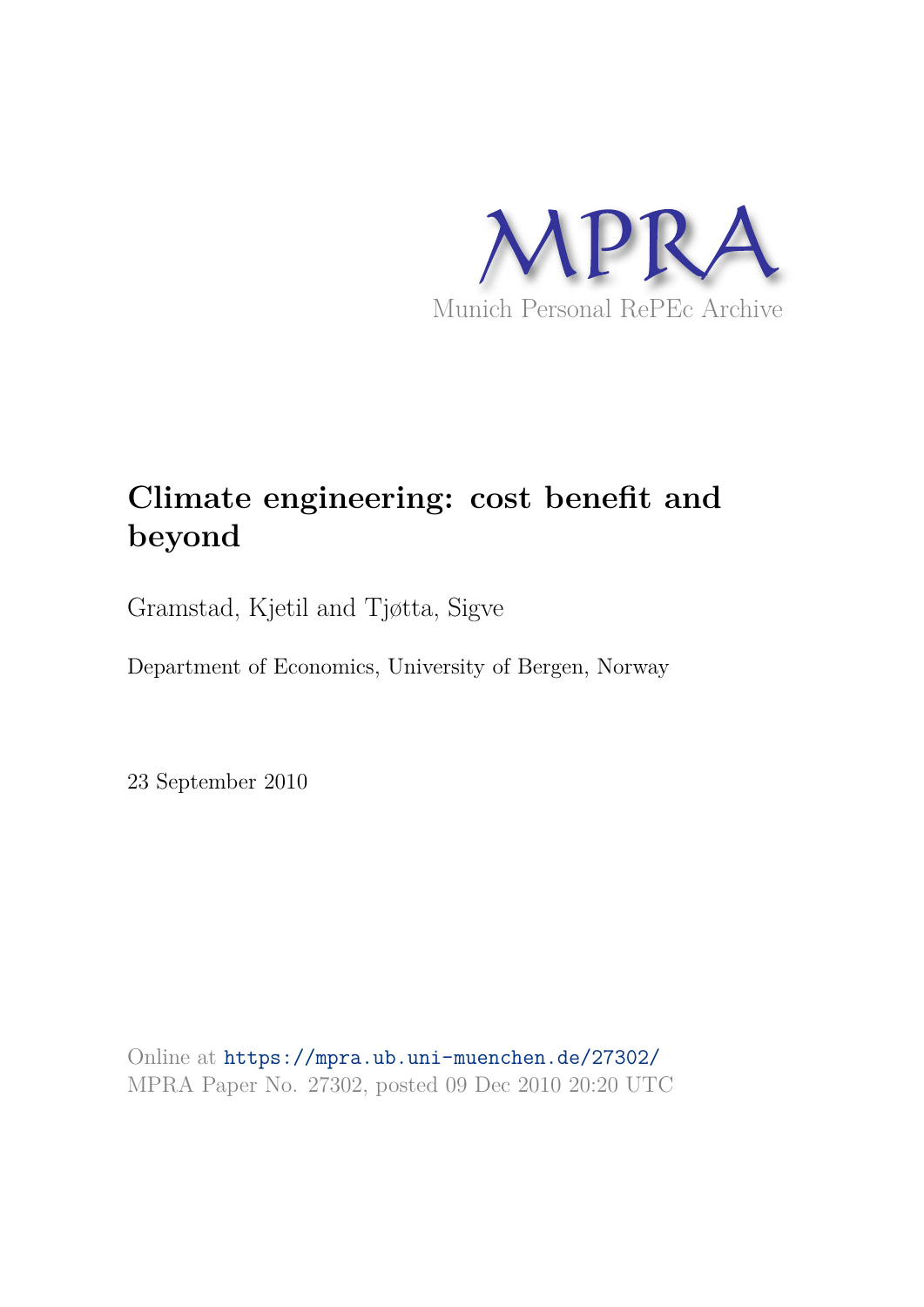# Climate Engineering: Cost benefit and beyond

by

Kjetil Gramstad and Sigve Tjøtta

Department of Economics University of Bergen, Norway

#### **Working Papers in Economics No. 05/10**

#### **Abstract**

International efforts on abating climate change, focusing on reductions of greenhouse gas emissions, have thus far proved unsuccessful. This motivates exploration of other strategies such as climate engineering. We modify the Dynamic Integrated model of Climate and the Economy (DICE), and use it in a cost-benefit analysis of climate engineering specifically deposition of sulphur in the stratosphere. The model simulations show that climate engineering passes a cost-benefit test. The cost of postponing climate engineering by 20-30 years is relatively low. Going beyond these standard cost-benefit analyses, climate engineering may still fail; voters may dislike the idea of climate engineering; they do not like the idea of tampering with nature, and their dislike stands independent of outcomes of costbenefit analyses.

#### **JEL**: Q54, Q58

**Keywords:** Climate change, climate engineering, cost-benefit analyses, public choice.

**Acknowledgements:** We thank Scott Barrett, Rob Dellink, Odd Godal, and participants at European Summer School on Climate Change Negotiations, Venice, 2010 and Department of Economic University of Bergen seminar for comments and suggestions.

**Contact address:** Sigve Tjøtta (sigve.tjotta@econ.uib.no), Department of Economics, University of Bergen, Post box 7802, N-5020 Bergen, Norway. Phone + 47 55 58 92 20 and  $\text{fax} + 47, 55, 58, 92, 10$ .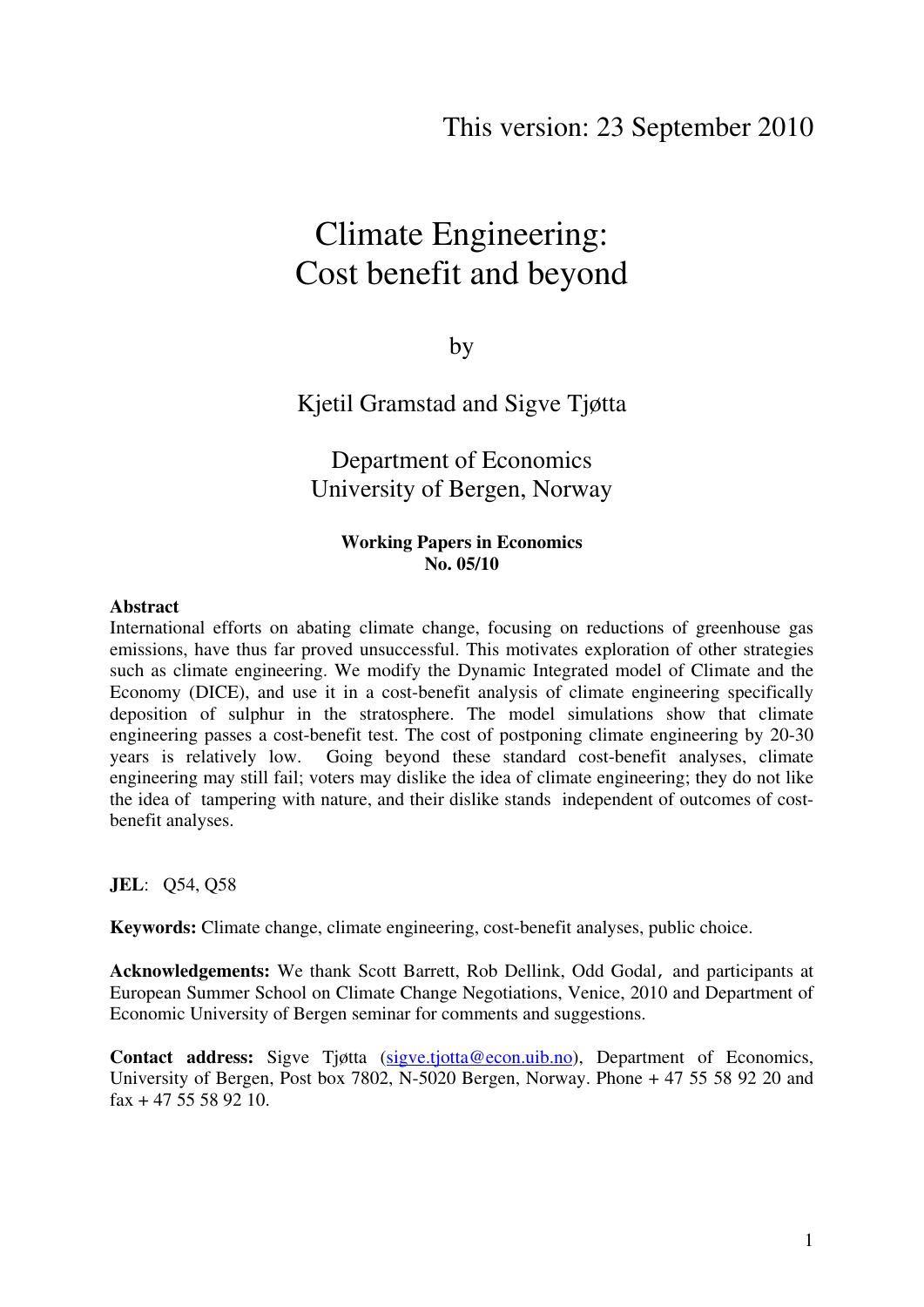# Climate Engineering: Cost benefit and beyond

#### **Abstract**

International efforts on abating climate change, focusing on reductions of greenhouse gas emissions, have thus far proved unsuccessful. This motivates exploration of other strategies such as climate engineering. We modify the Dynamic Integrated model of Climate and the Economy (DICE), and use it in a cost-benefit analysis of climate engineering specifically deposition of sulphur in the stratosphere. The model simulations show that climate engineering passes a cost-benefit test. The cost of postponing climate engineering by 20-30 years is relatively low. Going beyond these standard cost-benefit analyses, climate engineering may still fail; voters may dislike the idea of climate engineering; they do not like the idea of tampering with nature, and their dislike stands independent of outcomes of costbenefit analyses.

**Keywords:** Climate change, climate engineering, cost-benefit analyses, public choice.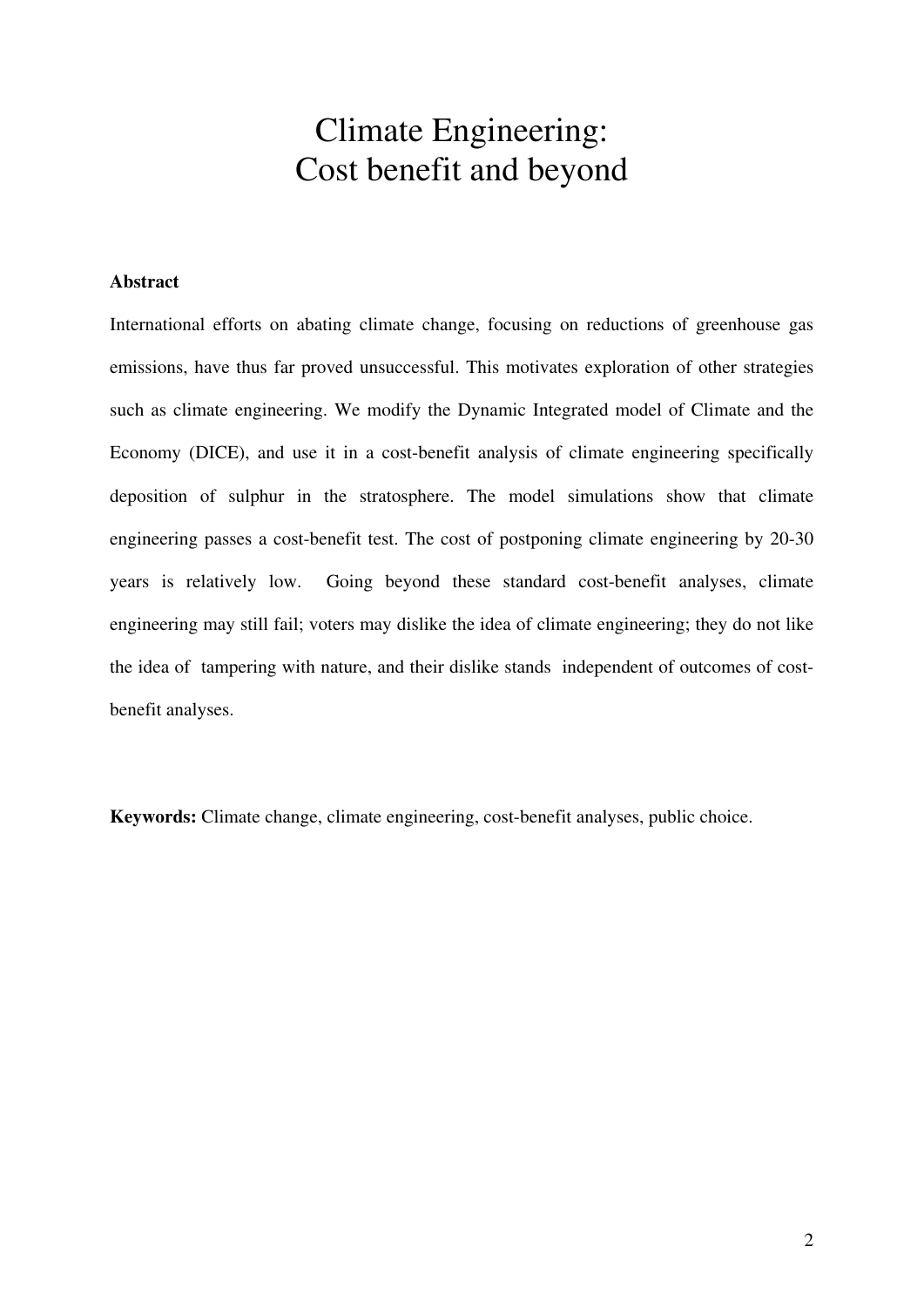#### **1 Reconsidering climate change governance**

International governance for climate change has so far not been a success. Most of the world's countries have participated in the United Nations' *Framework Convention Climate Change Convention* since 1992. The goal of the climate change convention is to stabilize the amount of greenhouse gases in the atmosphere to avoid dangerous man-made climate change. Almost twenty years after the founding of the climate change convention, and after 15 Conferences of the Parties, including Kyoto 1997 and Copenhagen 2009, the overall concentration of greenhouse gases has increased. The concentration of atmospheric carbon dioxide increased by 5% during the 1995–2005 period, the highest measured decadal increase since recordings began in the 1950s (Intergovernmental Panel on Climate Change, 2007, p 2).

Lack of success in stabilizing greenhouse gases in the atmosphere motivates the exploration of other strategies and approaches to abate climate change. One of these strategies is to engineer a radiation balance in the atmosphere. Pumping sulfur aerosols into the sky reduces the amount of solar radiation entering lower parts of the atmosphere, thus reducing global temperatures. In 1991, Mount Pinatubo, a volcano located in the Philippines, erupted, releasing large amounts of sulfur, thus creating a natural experiment in climate engineering. The eruption led to a global cooling of 0.5 °C the following year (Hansen *et al.*, 1992).

Climate engineering is more likely to implement than emission reduction; the direct cost of climate engineering is relatively low, and a small coalition of countries may partake in it, (Barrett, 2008). These characteristics overcome consensus rules that govern the UN's Climate Change Convention. Within the UN, a handful of countries can block proposals. Proposals agreed upon may be so because they are part of "business as usual." Because climate engineering seems technical and economically feasible, it is more likely to be undertaken.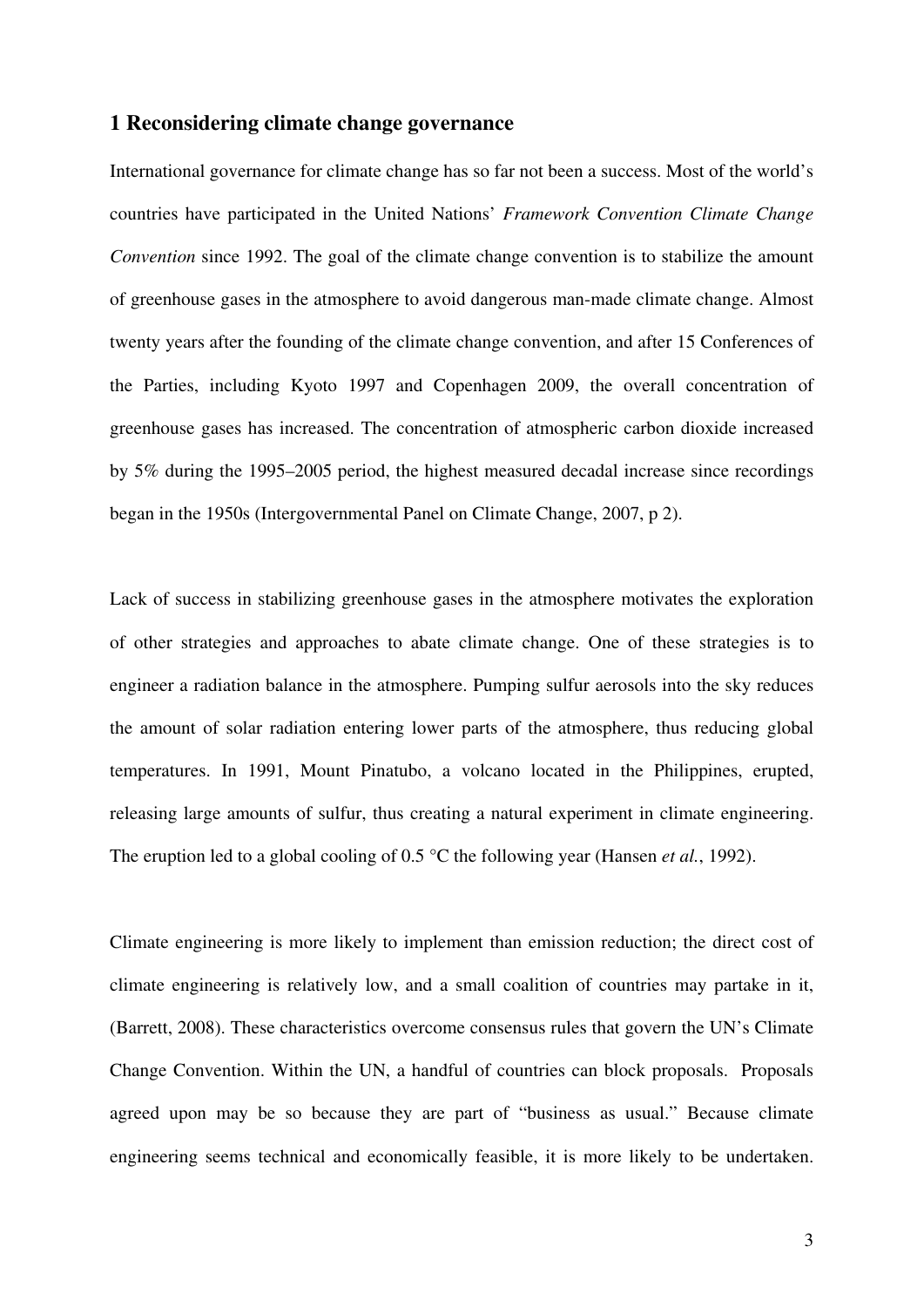Another advantage of climate engineering is that it may be put into effect quickly, promoting its use as an emergency tool in the case of rapid climate change.

However, climate engineering may have serious negative consequences. Important environmental risks are drought in Africa and Asia, ozone depletion, very rapid global warming if climate engineering is interrupted, and whitening of the sky (Robock *et al*., 2009). Although it is possible to foresee some environmental consequences, it will still be impossible to anticipate *all* the consequences of climate engineering, making it a project of uncertainty.

In this paper, we present a cost-benefit analysis of climate engineering. We add climate engineering as a policy variable in the Dynamic Integrated model of Climate and the Economy (DICE); developed by William Nordhaus and his coworkers.<sup>1</sup> The optimal mix of policy instruments realizes by equalizing the marginal benefits and costs of mitigation, adaptation and climate engineering.

Furthermore, we go beyond the standard cost-benefit analyses and discuss climate engineering in a public choice perspective. Even though climate engineering passes a standard cost-benefit test, it may fail as a policy in practice. As there is skepticism towards climate engineering in the scientific community, this may also be true in the public. Voters may dislike the idea climate engineering, independent of the outcome of cost-benefit analyses. Therefore, politicians may find it difficult to advocate climate engineering.

<sup>&</sup>lt;sup>1</sup> DICE is an integrated dynamic model, combining an economic growth model rooted in the work of Ramsey (1928) with a global climate model. Nordhaus (1994) developed the original DICE, with further contributions by Nordhaus and Boyer (2000). We use the version documented by Nordhaus (2007), delta version 8, downloaded 03.12.2009.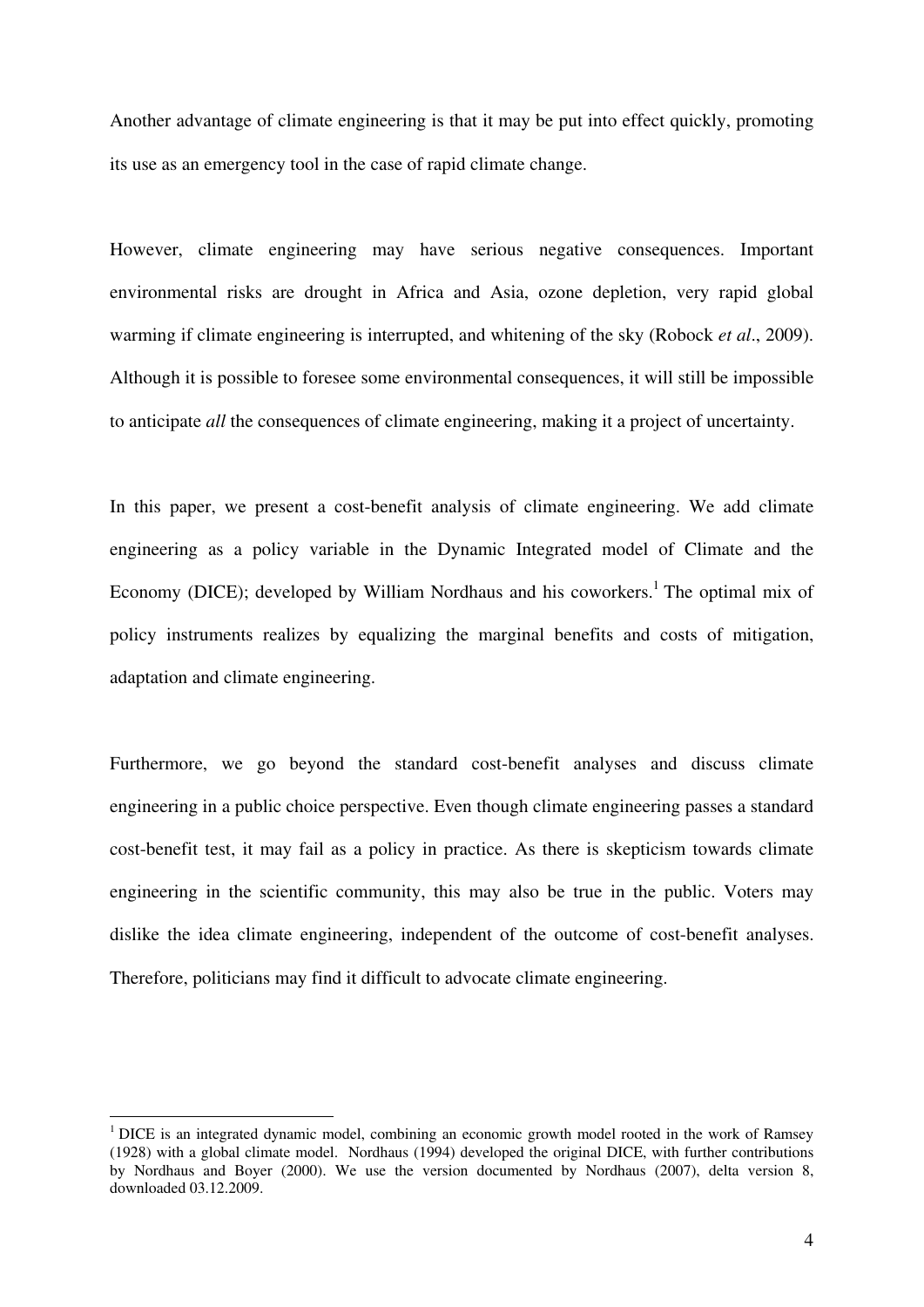#### **2 Climate engineering**

We define climate engineering as deliberately changing the radiation balance in the atmosphere. The radiation balance is constant if the amount of energy absorbed as sunlight equals the amount emitted back as long-wave radiation. The current net balance of about 240 W/m2 predicts a temperature of -19 C, which equals the observed temperature at 5 km altitude (Le Treut *et al.*, 2007, p 97). The temperature on Earth is higher, and one reason for this is the presence of greenhouse gases in the atmosphere. These gases absorb sunlight, thus causing temperature increases. Climate engineering reduces radiation absorbed in the atmosphere by reflecting more of it back into space. An additional reflection of 4 W/m2 balances the heating caused by doubling of CO2 concentrations (Blackstock et al., 2009, p8).

The reflection of incoming short-wave radiation can be changed by using different technologies such as: i) increasing ocean reflection by producing micro-bubbles, ii) increasing land surface reflectivity by crop modification, iii) cloud whitening, and iv) adding sulfur to the stratosphere, which we focus on here. For more details, see Blackstock *et al.* (2009, p9).

In this paper, we limit the policy of climate engineering to the emission of sulfur into the stratosphere. Emitting sulfur into the stratosphere reflects solar radiation back into space before it can contribute to warming the atmosphere.<sup>2</sup> Volcanic eruptions have acted as natural experiments by emitting large quantities of sulfur into the stratosphere. Mount Pinatubo erupted in 1991, leading to a global cooling of about 0.5 °C the following year (Hansen *et al.*, 1992). The eruption of Tambora in Indonesia in 1815 was the prime contributor to the following "year without summer," in which the temperature from July-August on the Iberian Peninsula was 2-3 degrees lower than average for those months (Trigo *et al*., 2009).

 2 For a recent review of climate engineering using stratospheric sulfate aerosol, see Rasch *et al.* (2008).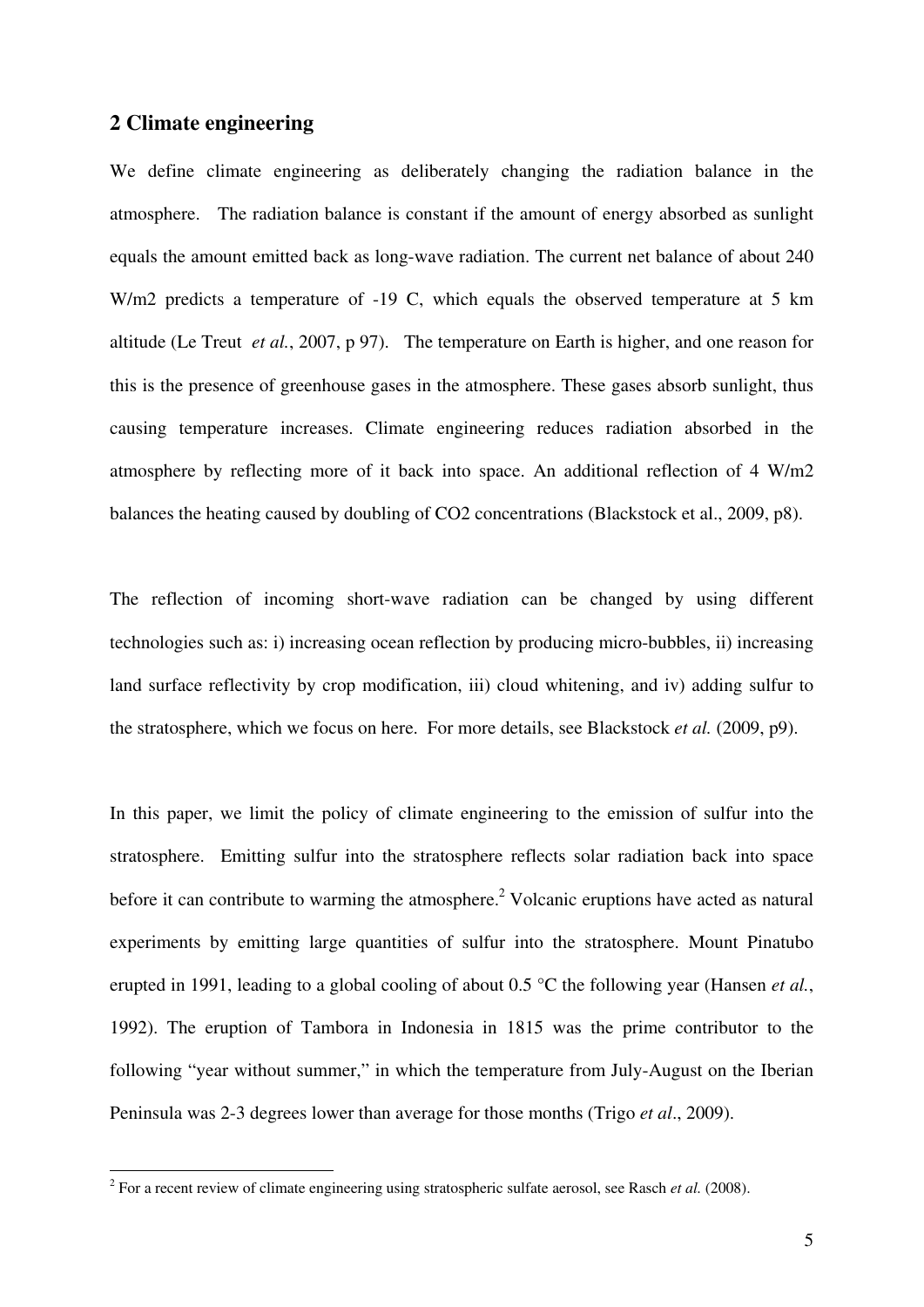To cool down a planet, Budyko (1977) proposed using airplanes to burn sulfur during flight in the stratosphere to reflect sunlight. According to Rasch *et al.* (2008, p. 4008), the idea of deliberately changing Earth's climate goes back to the 1830s, when J.P. Espy suggested lighting a large fire to change the intensity and frequency of rain. One hundred years later, in 1955, John von Neumann discussed deliberately changing the radiation balance in order to change the climate. According to von Neumann, the investment cost of changing the radiation balance is low, but "(t)he main difficulty lies in predicting in detail the effects of such drastic intervention." However, he was optimistic on behalf of science, as "(o)ur knowledge of the dynamics and controlling process of the atmosphere are rapidly approaching a level that would permit such predictions" (Neumann 1955,1981, p 41).

Several studies have followed up on Budyko's suggestions of cooling the planet by emission of sulfur into the atmosphere. In the USA, the National Academy of Sciences (1992) analyzed climate engineering in their report on policy implications of greenhouse warming. Of major concern, were the following three questions: *i)* Does it appear feasible that engineered systems could actually mitigate the effects of greenhouse gases? *ii)* Is it technically feasible at a reasonable cost? *iii)* Do the proposed systems have effects, besides the sought-after effects, that might be adverse, and can these be accepted or dealt with? They answered yes to *i)* and *ii)* and requested further scrutiny regarding *iii)*.

IPCC's latest assessment report was less inclined to answer yes to these questions (Barker *et al*., 2007). Climate engineering tends to be speculative; many of its environmental side effects are uncertain, and it is without a clear institutional framework for implementation. In Great Britain, the Royal Society made an extensive report on climate engineering, requesting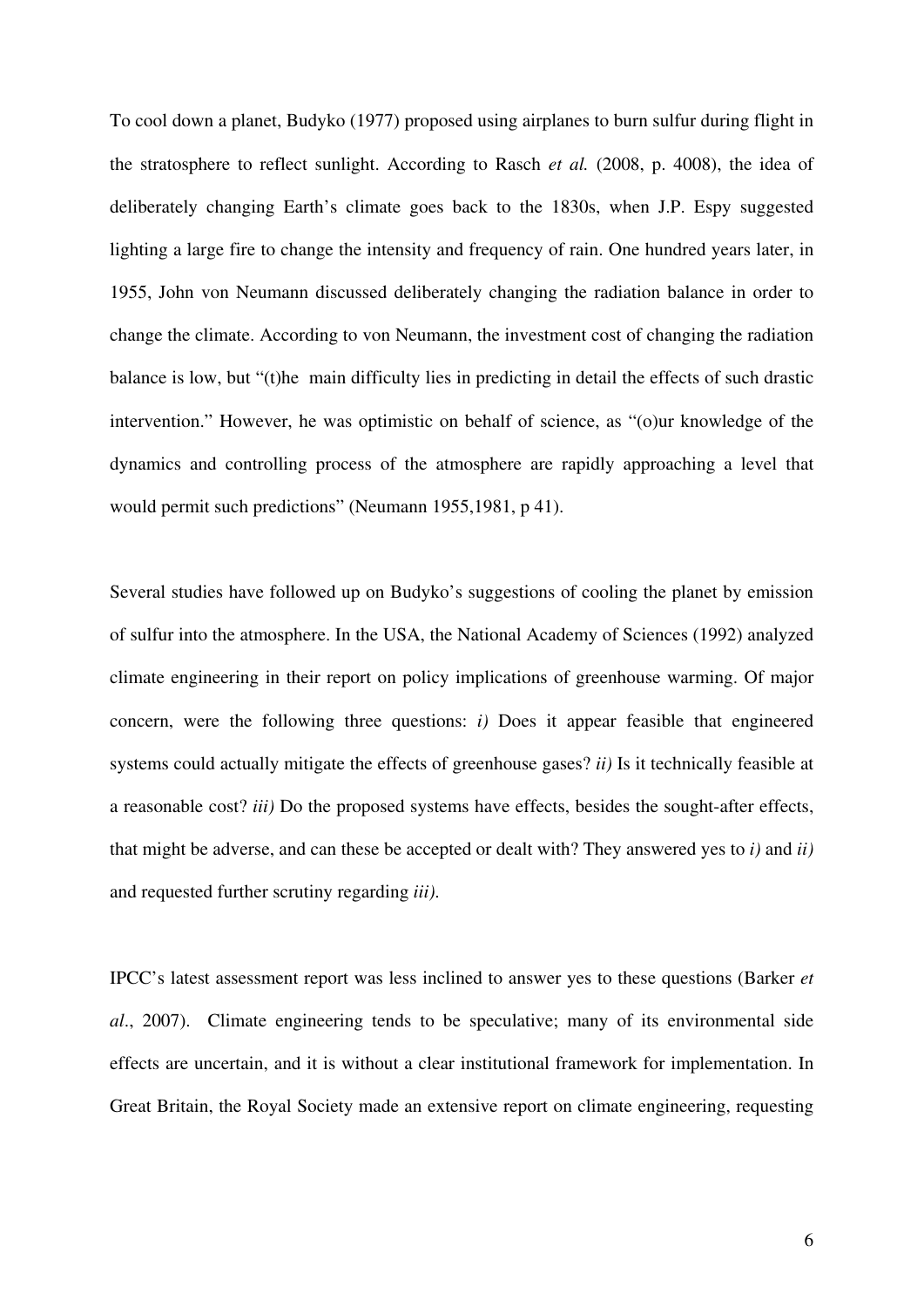more research with focus on the technological feasibility, cost-effectiveness and environmental side effects (Shepherd *et al*. 2009).

Rasch *et al.* (2008, p. 4033) conclude in their overview of climate engineering using stratospheric sulfate aerosols that this "[…] technique might be used in a planetary emergency to mitigate some of the effects of a projected global warming. […] However, many uncertainties remain in understanding the influence of climate engineering on the climate system […]. More work is required to understand the costs, benefits and risk involved, and to reconcile the legal political and ethical issues of climate engineering."

Crutzen (2006, p 217) concludes his editorial essay about climate engineering with a call for active scientific research on the topic. He also stresses that most preferable would be "[…] if emissions of the greenhouse gases could be reduced so much that the stratospheric sulphur release experiment would not need to take place."

#### **3 Implementing climate engineering in DICE**

DICE integrates an economic growth model, rooted in the work of Ramsey (1928), with climate. The basic tradeoff is consumption now and consumption in the future.<sup>3</sup> Increased consumption now reduces investment and precludes some future production possibilities. This shrinkage reduces future consumption. Output is determined by a Cobb-Douglas production function with labor, capital, and greenhouse gases energy as inputs. These greenhouse gases enter the atmosphere and upper and lower oceans and, over time, affect the radiation balance and, therefore, temperature. Increases in temperature again reduce production possibilities and, therefore, reduce future consumption.

<sup>&</sup>lt;sup>3</sup> Consumption, measured in dollars in DICE, includes food, cloth, housing, health services, schooling, etc. Investment and capital, also measured in dollars, include equipment, education, research, etc.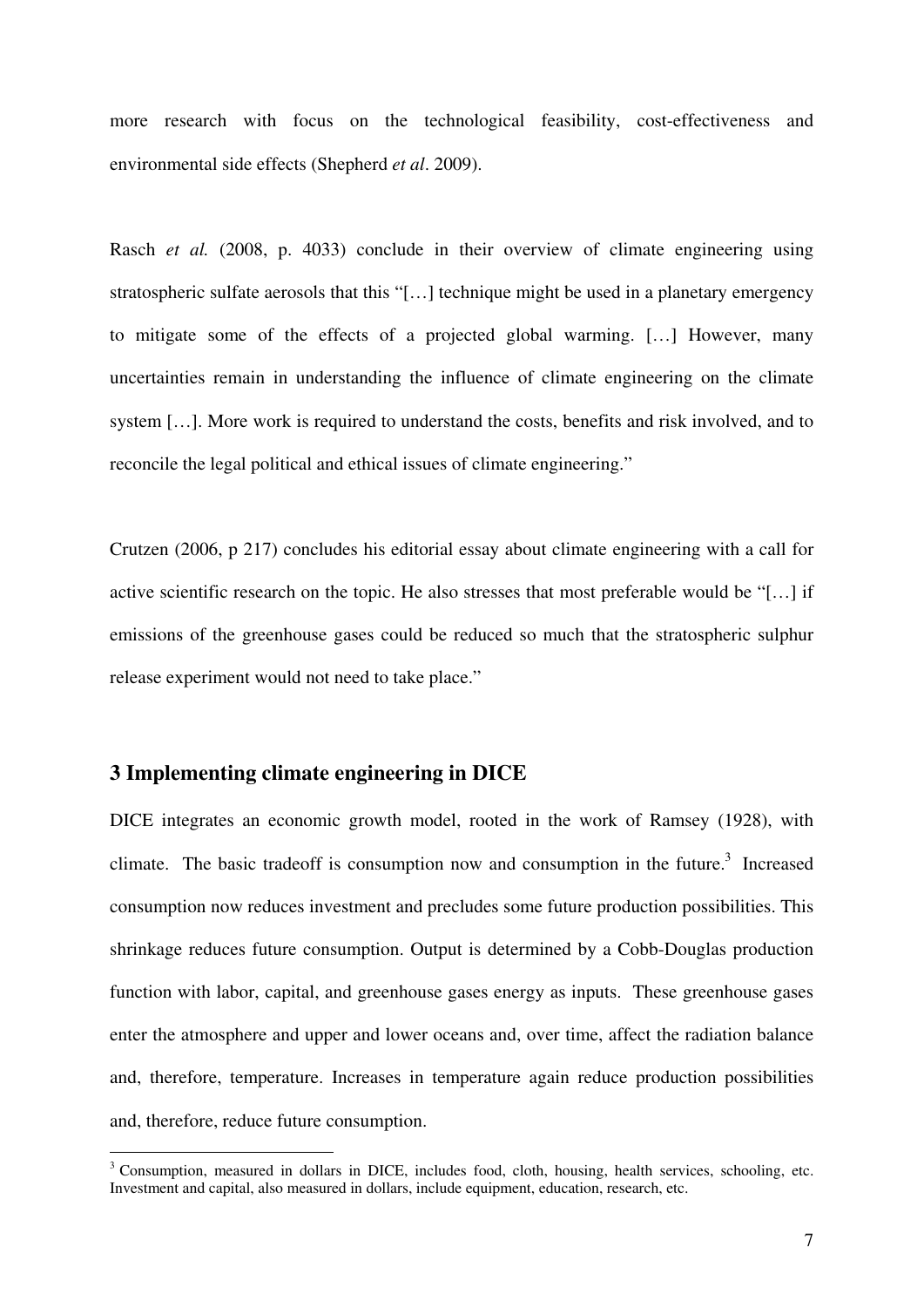We include climate engineering in the DICE model by modifying the radiation balance equations and by adding a cost element. For more details about the DICE model and how we modified it, see Appendix A. Based on studies of the volcanic eruption of Mount Pinatubo in 1991, the effect of the sulfur injection on radiation concentration ranged from 0.75  $Wm^{-2}/TgS$  (Crutzen, 2006) to 2.5  $Wm^{-2}/TgS$  (Rasch *et al.*, 2008). We computed an average of these: 1.67  $Wm^{-2}/TgS = \varpi$  in the equation (A 20) in the appendix.

The policy-relevant range of sulfur injection in the atmosphere is 1–5 Tg S, according to Crutzen (2006) and references herein.<sup>4</sup> A load of 5 Tg S will outweigh the warming caused by a doubling of current CO2 concentrations. Compared with the overall concentration of sulfur in the atmosphere, 1–5 Tg S is small, perhaps 2% (Rasch *et al.*, 2008, p. 4032). Annual sulfur emissions due to human activities ranged from 0.8 Tg S in 1850 to a peak of 73 Tg S in 1987 (Stern 2005). Current non-volcanically deposition of sulfur in the stratosphere is 0.1 Tg S (Rasch *et al*., 2008, p. 4011), and accordingly, 1-5 Tg S are relative large numbers. However, after the eruption Mount Pinatubo in 1991, the concentration of sulfur in the tropical stratosphere peaked at 10 Tg S and declined to 6 Tg S within 6 months (Crutzen 2006).

#### **Cost of climate engineering**

-

The cost of climate engineering includes the cost of depositing sulfur in the atmosphere, of changing the environments, and the economic and social consequences of changing the environment. These costs are highly uncertain and this uncertainty is in itself a cost.

<sup>&</sup>lt;sup>4</sup> 1 Tg S =  $10^{12}$  grams of sulfur = 1 million tons sulfur.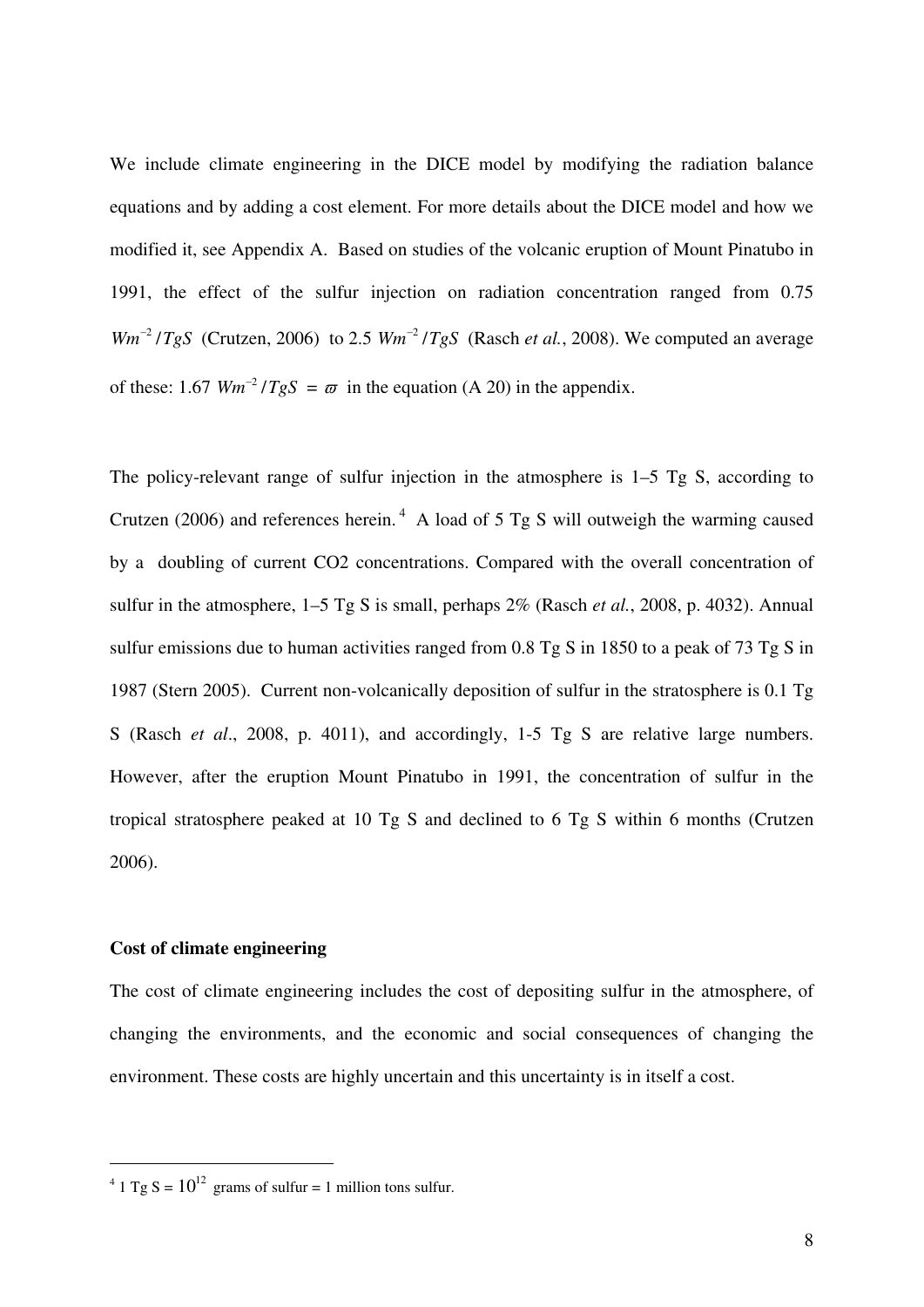The cost of depositing sulfur in the atmosphere depends on the residency period of the deposited sulfur. In the stratosphere, sulfur particles have a residency period of one to two years, compared with a couple of weeks in the troposphere. A longer residency period reduces the required amount of sulfur significantly. In addition, sulfur injected into the stratosphere disperses evenly, and therefore influences radiative forcing over a larger area. The size of the sulfur particles, as well as the chemical forms of which they are part, also effect the cost. Large particles, such as those from volcanic eruptions, are less effective in scattering incoming solar radiation and, in addition, absorb some outgoing energy (Rasch *et al*., 2008). However, the technologies for delivery are immature and cost estimates are, therefore, highly uncertain.

The cost of deposition of 1 Tg S is stipulated to be in the range of 225–30,000 million USD depending on the technology used (Robock *et al.* 2009). This range corresponds to 0.0004– 0.045% of the world's total GDP in 2005, as calibrated in DICE. Robock *et al.* describe some deposition technologies: *i)* Planes burning sulfur through their fuel system or having a separate dispersal system, *ii)* shells filled with sulfur and shot into the stratosphere where they burst, *iii)* balloons filled with sulfur, which explode at the correct altitude, and *iv)* hoses connected to tall towers.

The cost of climate engineering includes environmental impacts and social and economic consequences of environmental changes. Environmental damage includes effects such as drought in Africa and Asia and ozone depletion. There may also be some positive effects: agricultural productivity may increase in some regions, and some regions may experience a better climate. Furthermore, these consequences are uncertain and this uncertainty is a cost in itself. All human decisions are similar; we make decisions every day under conditions of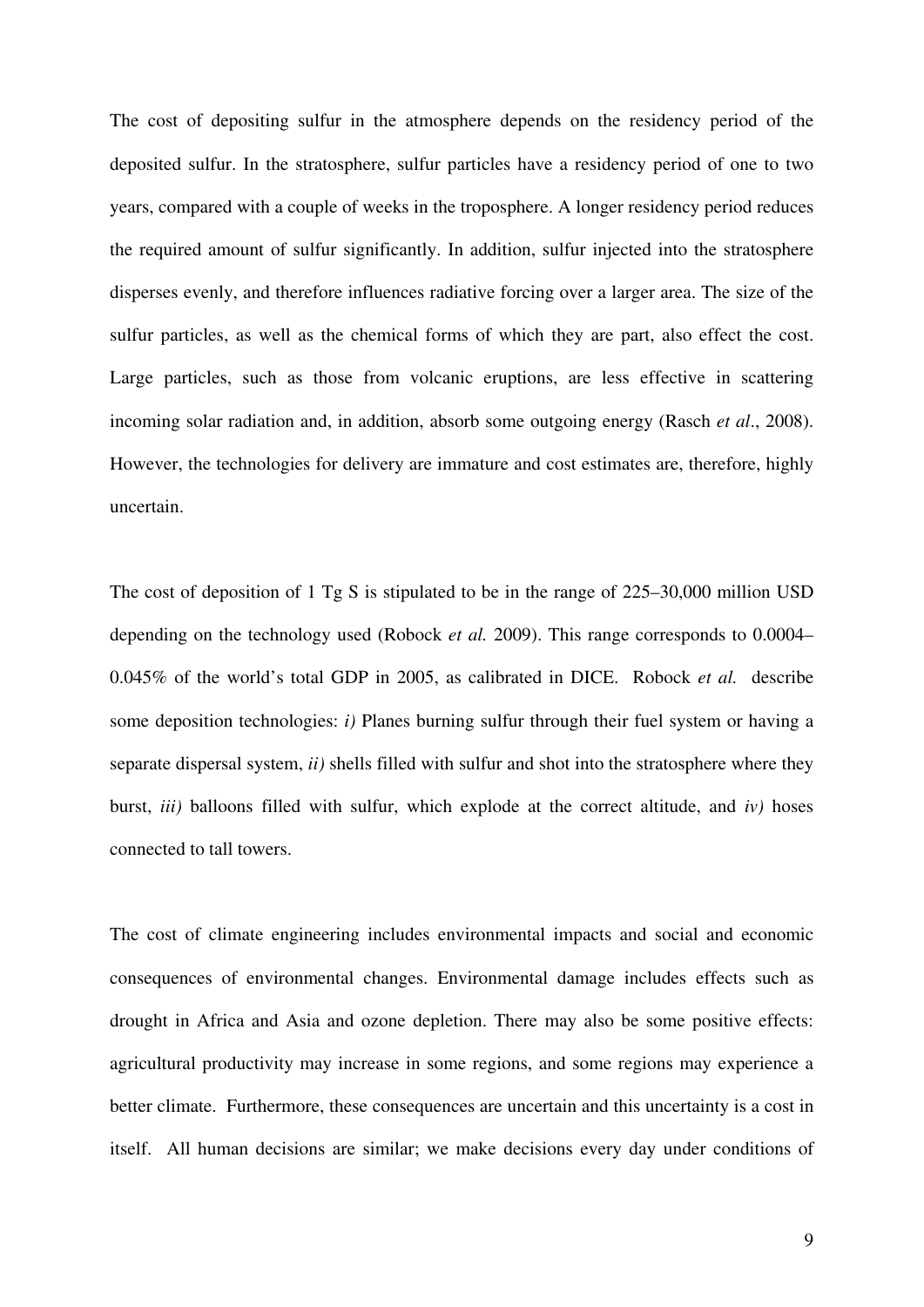uncertainty. These decisions are made in a trial and error process; decisions are adjusted through these processes. However, there are marked differences; the project climate engineering is larger and adjustment is harder to achieve.

The technology of sulphur deposition in stratosphere is immature and environmental consequences are mostly unknown. Our research strategy for dealing with these uncertainties is to use a broad range of cost functions with a specified upper limit. This upper limit is calibrated so as to render the net benefit of climate engineering negative within the logical framework of the DICE model. With cost functions above this upper level, it is never optimal - as calculated in the DICE model - to use climate engineering.

We model the overall cost of climate engineering as a share of worlds GDP, in the same way DICE represents the cost of climate change.<sup>5</sup> The cost share is:

$$
D_t = \frac{1}{1 + \alpha_1 G_t + \alpha_2 G_t^2},
$$

where  $G_t$  is the increased concentration of sulfur in the stratosphere in period t and  $(\alpha_1, \alpha_2)$ are parameters. This reduces output  $Q_t$  as follows:

$$
Q_t^{\text{Net}} = D_t Q_t^{\text{Gross}}.
$$

-

<sup>&</sup>lt;sup>5</sup> This cost function is similar to the cost of climate change in DICE; a share of the world's gross production, equations (A4)\* and (A6) in the appendix and Nordhaus and Boyer (2000, chapter 4). The cost includes the impact on agricultural, health, time use and catastrophic output. The catastrophic impact is a certainty equivalent based on a panel of experts' best estimates of probabilities of a drop in worlds GDP similar to that of the Great Depression for specific temperature increases. In the current version of DICE, the parameterized cost of climate change is 1,7 percent of worlds GDP for 2.5 Celsius increase and 9,0 percent for a 6.0 Celsius increase.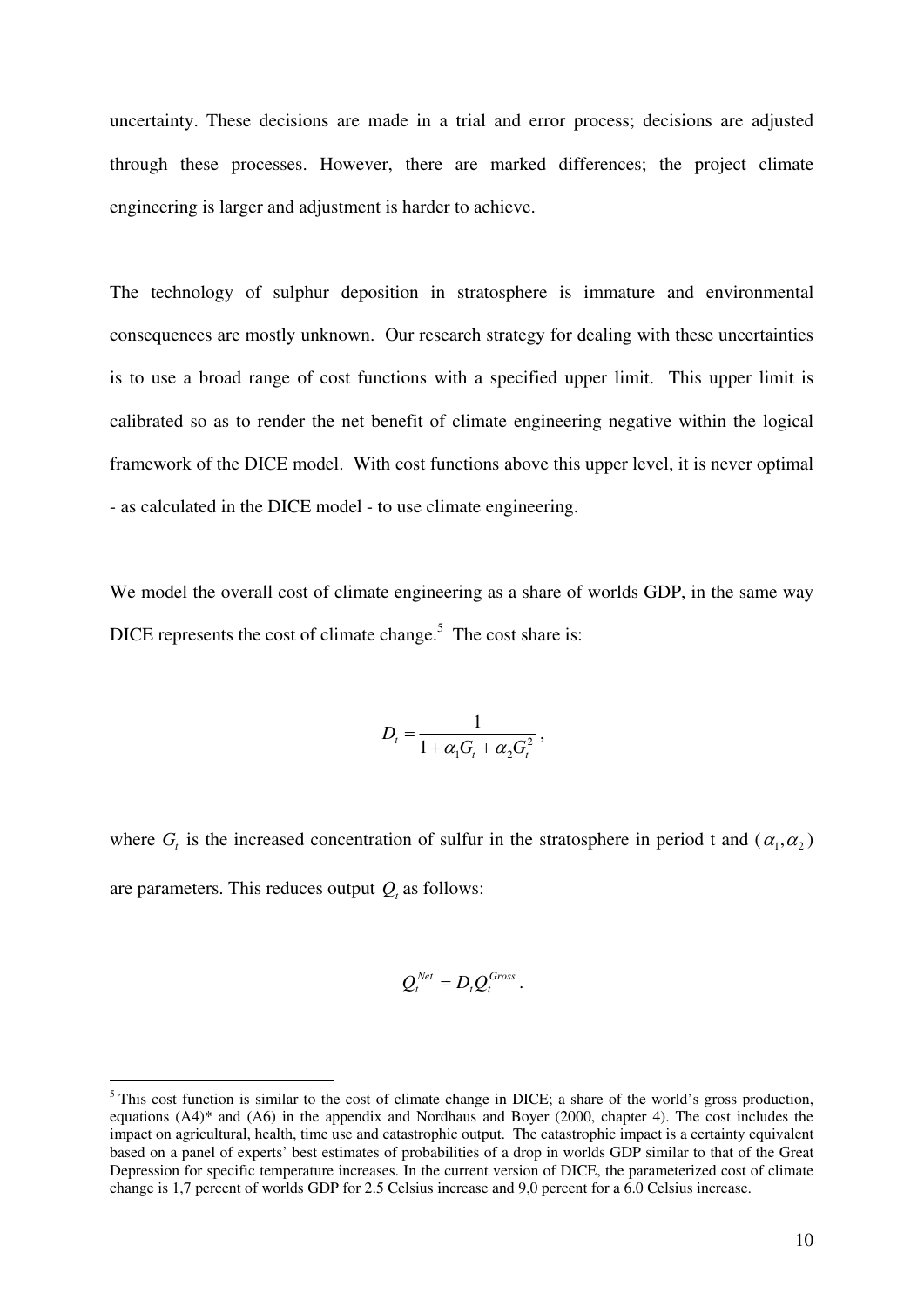We use three different parameter sets ( $\alpha_1, \alpha_2$ ) of the cost function, reported in Table 1. Costs of climate engineering are higher the more we engage in it.

(Insert Table 1 here)

#### **4 Cost-benefit analysis**

The fundamental trade-off in our cost-benefit analysis is current consumption and consumption in the future. Increased consumption today reduces investment in man-made capital and increases emissions of greenhouse gases. Less investment and higher concentrations of greenhouse gases in the atmosphere come with a cost; production possibilities shrink in the future and in that way reduce consumption in the future. Investments in climate engineering and emission reduction reduce current consumption, but increase consumption in the future and near future, respectively, as production possibilities increase.

We present results from three policies: "emission control," "climate engineering," and "both emission control and climate engineering" compared with "business as usual." Adaptations to climate change adjust optimally in all policies including business as usual. The net economic benefit of a policy is the present value of the differences in consumption in business as usual and consumption of the policy, discounted by the business at the usual interest rate. For more details, see the appendix.

Our point of departure is that emission reduction is hard to realize and that climate engineering is an alternative policy. The net economic benefits of climate engineering range from 1.5 to 17.8 trillion US dollars depending on the assumption of cost of climate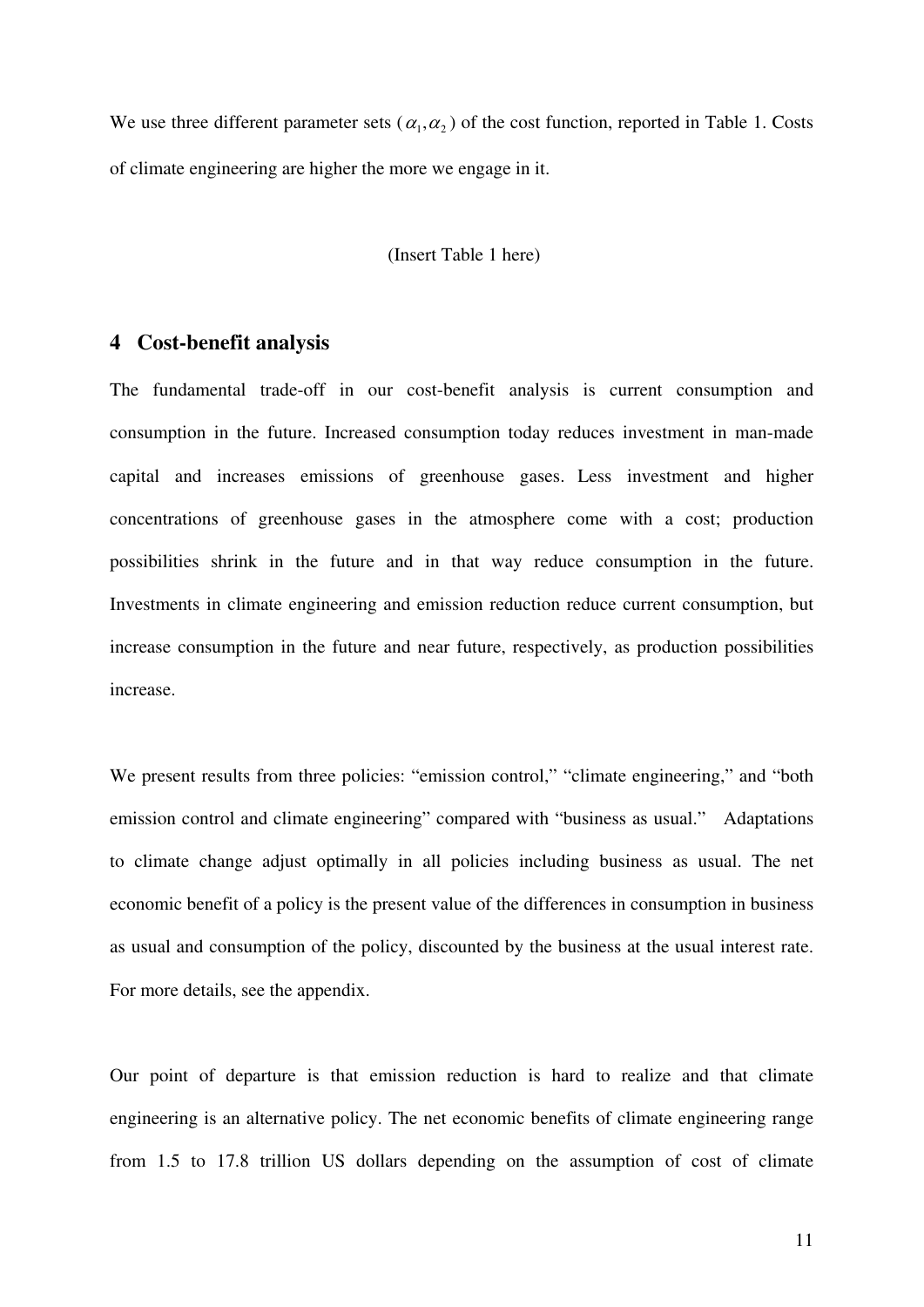engineering. The net benefit is particularly high considering the low cost of climate engineering due to the high benefit in terms of reduced climate change damage. The temperature increases above the pre-industrial level is below 2 degrees Celsius for lower and medium costs of climate engineering (see Figure 1).

Postponement gives us time, through research and field experiments, to learn more about the consequences of climate engineering, and we can act in accordance to this information. Postponing climate engineering by 30-50 years reduces the total net benefit by less than 10 percent. Postponing climate engineering to 2050 reduces the net economic benefit by 1,5 percent using high cost of climate engineering and 6,5 and 9,5 percent using for medium and low cost of climate engineering, respectively.

Combining climate engineering and emission control increases the net benefit even further to 4.3 – 18.0 trillion US dollars, depending on parameters in the cost of the climate engineering function. As expected, these increases in net benefits are higher due to the higher cost of climate engineering. The use of sulphur decreases by adding emission reduction as a policy instrument. If climate engineering costs are low, the increase in the net benefits is relatively small and the annual use of sulphur remains almost the same. For high-cost parameters, the net gain increases from 1,5 to 4,3 trillion US dollars, and the use of sulphur decreases to 0,4 Tg S. Increasing the forcing efficiency, the coefficient  $\varpi$  in equation (A20) in the appendix, increases as expected the net benefit of climate engineering; calculations are not shown here.

(Table 2 and Figure 1 about here)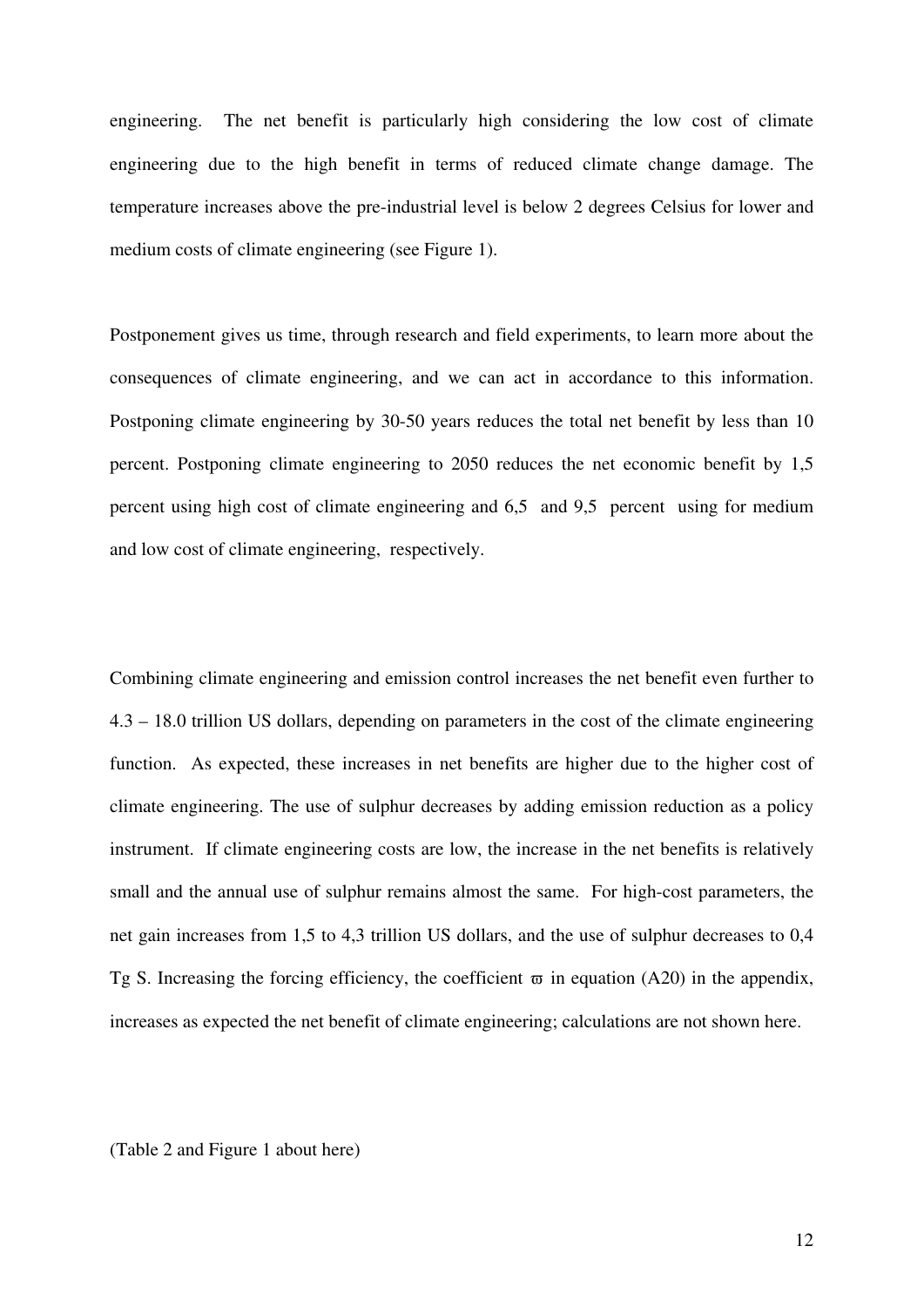Cost-benefit analyses of climate engineering pass the cost-benefit test even for - what we label here as – the high cost of climate engineering. If the costs of climate engineering are low or medium, the benefit is considerably higher than costs. These results hinge on our assumptions. In DICE, both the economy and climate policies are assumed to work efficiently. In the economy, markets allocate labour and capital in an efficient way. Abatement policies are implemented efficiently, either as worldwide taxes on greenhouse gases or as functioning permit markets for greenhouse gases. In the next section, we go beyond cost-benefit analysis results and discuss implementation of climate engineering.

#### **5 Beyond cost-benefit analysis**

In his paper "Incredible economics of geoengineering," Scott Barrett argues the future implementation of climate engineering seems more likely than not,

"[partly] because the incentives for countries to experiment with geoengineering, especially should climate change prove abrupt or catastrophic, are very strong. It is also because the incentives for countries to reduce their emissions are weaker. Geoengineering and emission reductions are substitutes." Barrett (2008, pp 45-46)

Even in the face of such strong incentives climate engineering may still be difficult to implement. A majority of the electorate may be negative about climate engineering; they do not like the idea of tampering with nature, and their dislike stands independent of outcomes of cost-benefit analyses. In these circumstances, politicians will find it difficult to pursue climate engineering. Even if a majority of voters agrees on implementing climate engineering, it may still be too costly to implement if a minority of voters *strongly* disagree. This effect can explain why most democracies have super-majority rules for important questions (Buchanan and Tullock 1963). In a similar way, countries may find it difficult to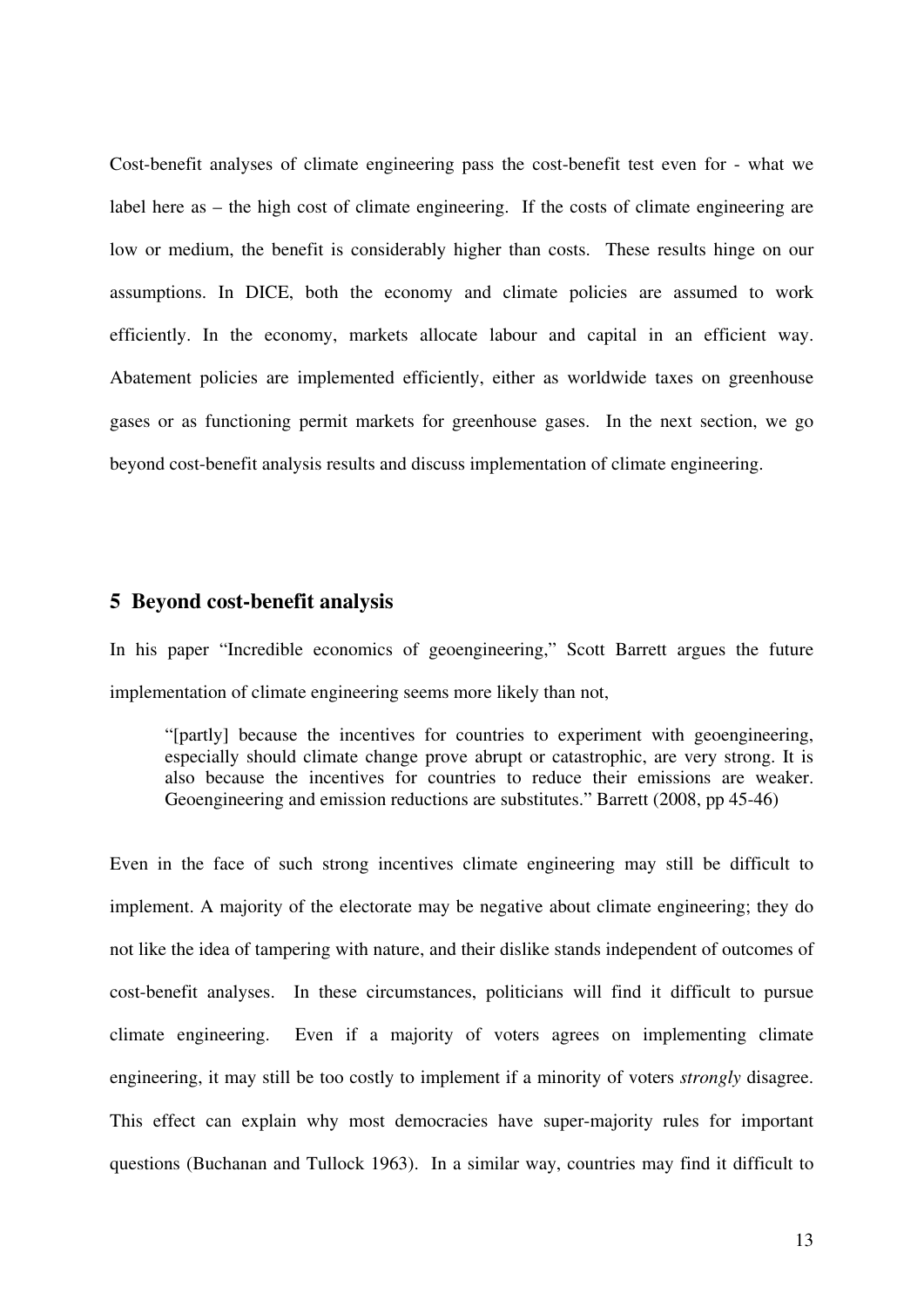implement climate engineering if other nations *strongly* oppose. Although there is no formal rule that precludes a country from pursuing climate engineering, the political cost of implementing it when other countries *strongly* oppose may be too high.

Voters may oppose climate engineering in the same way as scientists do. Climate engineering is controversial in the scientific community. Thomas Schelling wrote in 1996 that in any discussion ten years ago about climate engineering, "part of the audience thought it crazy and most of the rest thought it dangerous" (Schelling 1996, p. 303). Ten years later, scientists opposed the publication of Paul Crutzen's editorial essay (2006) on climate engineering "even after peer review and revisions, for various and sincere reasons that are not wholly scientific" (Cicerone 2006, p 221). These controversies in the scientific communities mirror, we believe, similar controversies among voters. Their beliefs and standpoints influence the possibilities of realizing climate engineering.

During a public debate project, participants were skeptical about the deposition of sulfur in the stratosphere (NERC 2010). The 87 participants, randomly drawn and between the ages of 18 and 72, had a debate on climate engineering. The participants were more supportive of planting trees than of the deposition of sulfur in the atmosphere; 93 percent "strongly / tend to support" aforestation compared to 21 percent for deposition of sulfur particles in the stratosphere (NERC 2010, p 24). Differences in supportiveness between planting trees and deposition of sulfur in the stratosphere are explained by what the participants taught natural. Planting trees were natural. Deposition of sulfur in stratosphere is not natural; "scientists do not have the right to interfere deliberately without knowing the full consequences" (NERC 2010, p 31).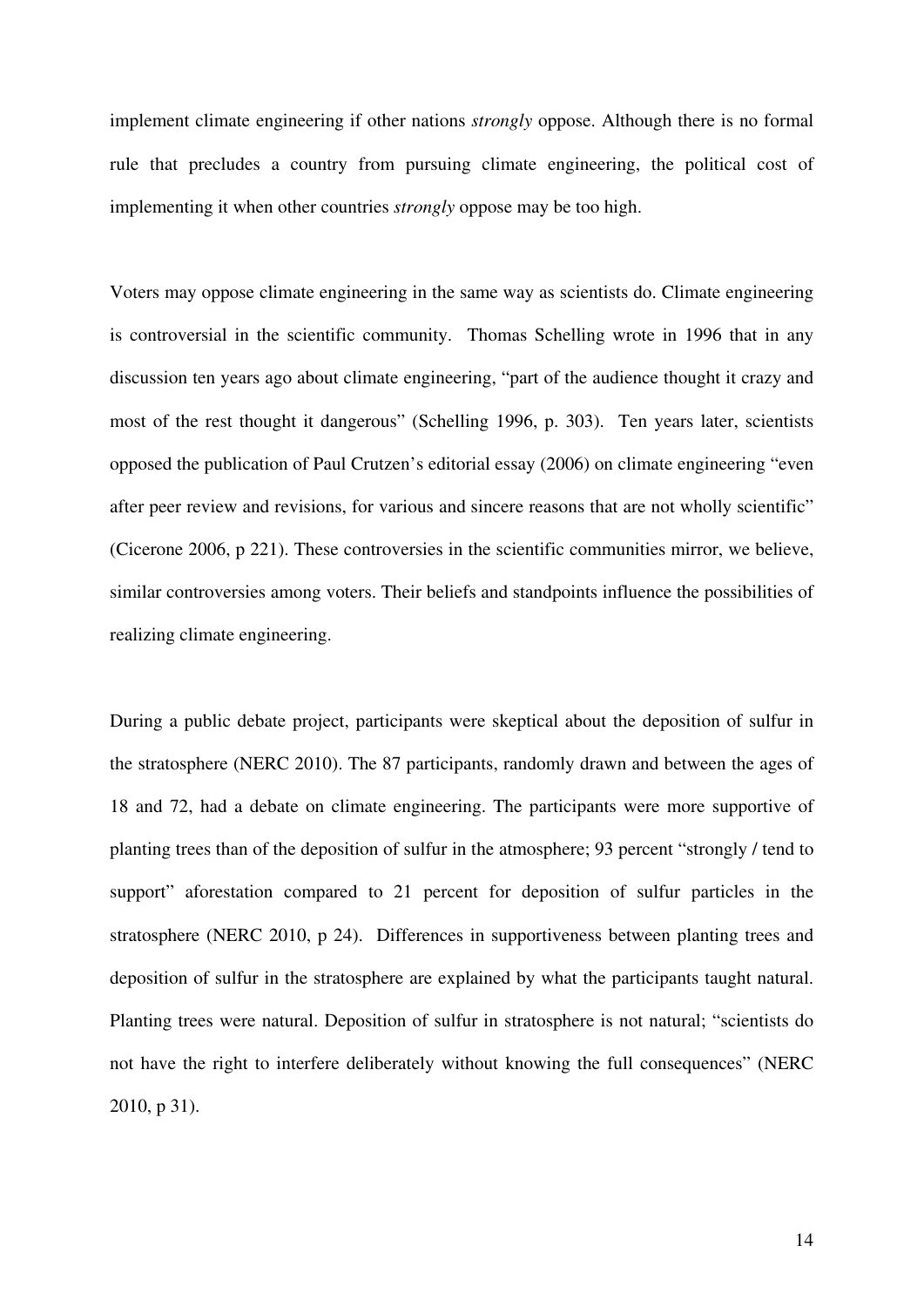In general, an ethical principle, such as "not tampering with nature," may be an effective rule even though humans cannot understand and rationalize it. Ethical principles and Rules for behaviors reflect collective experiences that "have passed the slow test of time" (North 1993, p 5). Such principles and rules may be efficient, but there is no guarantee that they are. As time passes and new challenges arise, such as climate change, ethical principles may change.

Arguments against "not tampering with nature" include those that say humans intentionally interfere with nature in many areas; for example in the agricultural sector. Man cultivates soil to make it more fertile, resulting in poisons being deposited into rivers, along with pesticide and fertilizer runoff. Man breeds cattle, leading to higher emissions of methane, a powerful greenhouse gas. Agricultural and climate engineering, however, differs in time and scale. Agriculture develops through an adaptive process involving farmers, buyers and local communities over thousands of years. Local environmental consequences internalize in trialand-error processes. Climate engineering is, in this comparison, a large-scale project in which humans have less experience. One wrong step may result in dramatically irreversible consequences. These differences between agricultural and climate engineering may explain people's acceptance of agricultural interference in nature while being skeptical towards climate engineering.

In a similar way, participants in the NERC's public debate project stress the difference between doing something deliberately and doing it accidentally. The participants meant that it is wrong to experiment with depositing sulfur in the stratosphere. On the other hand, burning coal and oil, and thus causing increases in greenhouse gases in the atmosphere, was a necessity not considered as an experiment, NERC (2010, p 55).

15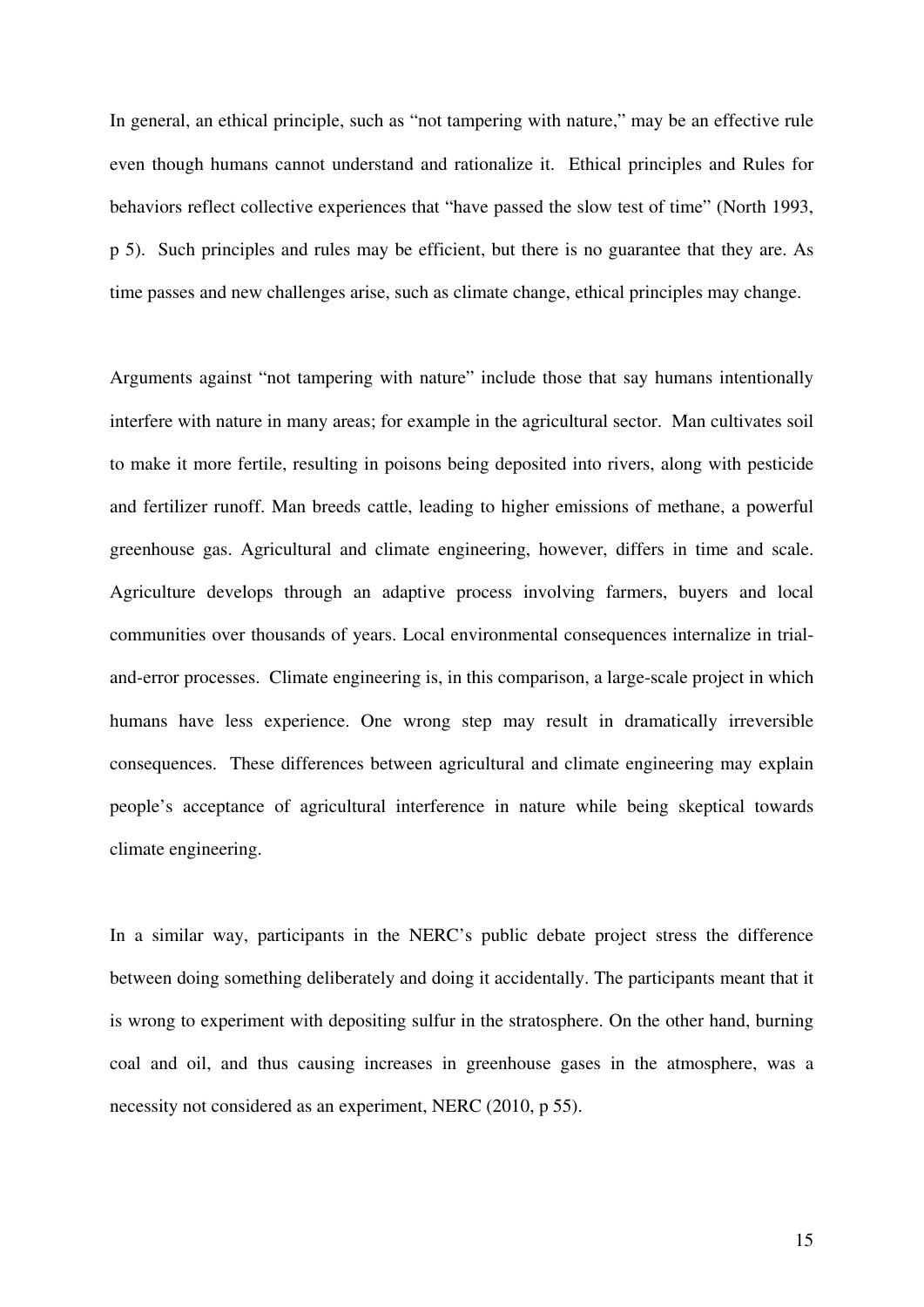Another standpoint in the scientific community is that climate engineering may be the first step on a slippery slope that leads to global climate management (Virgoe 2009). John von Neumann (1955), anticipating that climate management could improve agricultural productivity, also warns about the slippery slope:

 "(U)seful and harmful techniques lie everywhere so close together that it is never possible to separate lions from the lambs. This is known to all who have laboriously tried to separate secret "classified" science or technology (military) from the open kind; success is never more – nor intended to be more – than transient, lasting perhaps half a decade. Similarly, a separation into useful and harmful subjects in any technological sphere would probably diffuse into nothing in a decade… After global climate control becomes possible, perhaps all our present involvements will seem simple. We should not deceive ourselves: once such possibilities become actual, they will be exploited. It will, therefore, be necessary to develop suitable new political forms and procedures."

This slippery slope was also prominent in the public debate project reported in NERC (2010); interference with natural systems, such as climate engineering, might legitimize interference in nature later (NRCE p. 34).

Climate engineering, combined with natural variation in climate over space and time, causes regional differences in climate impact over time. Climate engineering may benefit a specific region – at least a majority of people in this region may believe it will do so. In other regions, people may believe that consequences of climate engineering are severe. These regional differences are open to political challenges both in field experiments and in the eventual implementation of climate engineering. Morrow *et al.* (2009) compare climate engineering testing with that of nuclear weapon testing near populated areas and of subjecting poor rural African-Americans to medical experiments. Scholars realizing these potential regional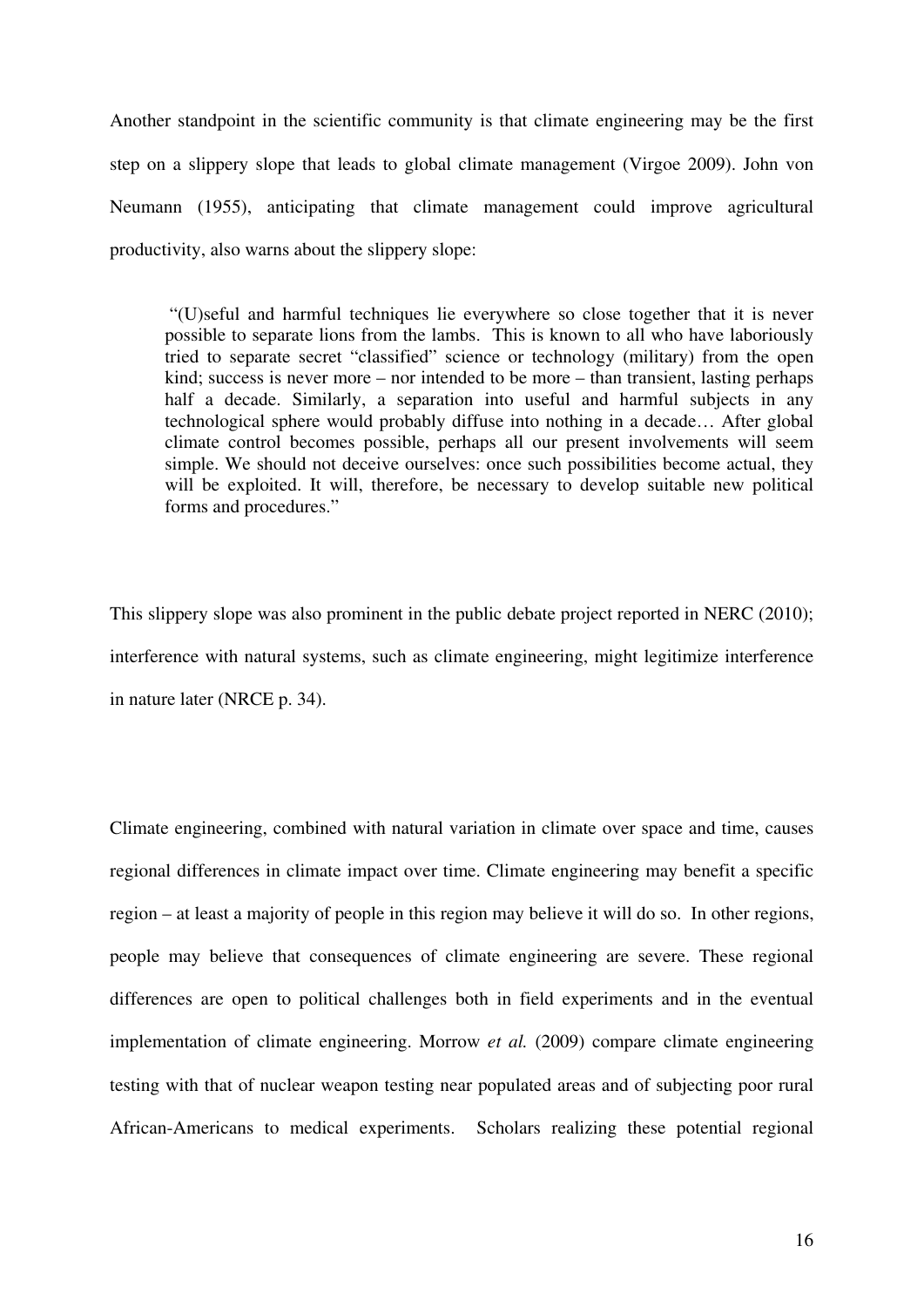conflicts have called for international governance of climate engineering (Barrett 2008 and Lin 2009).

#### **6 Conclusion**

Climate engineering passes a standard cost-benefit test given the range of functions for the cost of engineering, but the uncertainty remains. The cost of postponing climate engineering is relatively low; this provides us time to resolve some of the uncertainties related to climate engineering.

Although climate engineering passes standard cost-benefit tests, the political machine has not yet approved it. A majority of the electorate may be negative about climate engineering; they do not like the idea of tampering with nature, and their dislike stands independent of the outcomes of cost-benefit analyses. In these circumstances, politicians will find it difficult to pursue climate engineering, in societies with regular and fair elections as well as in societies with authoritarian regimes.

Both emission reduction and climate engineering require international governance. Elinor Ostrom remarks that an important lesson from her intensive study of governance of local public goods "is that simply recommending a single government unit to solve global collective action problems—because of global impacts—needs to be seriously rethought and the important role of smaller-scale effects recognized" (Ostrom, 2009, p. 34).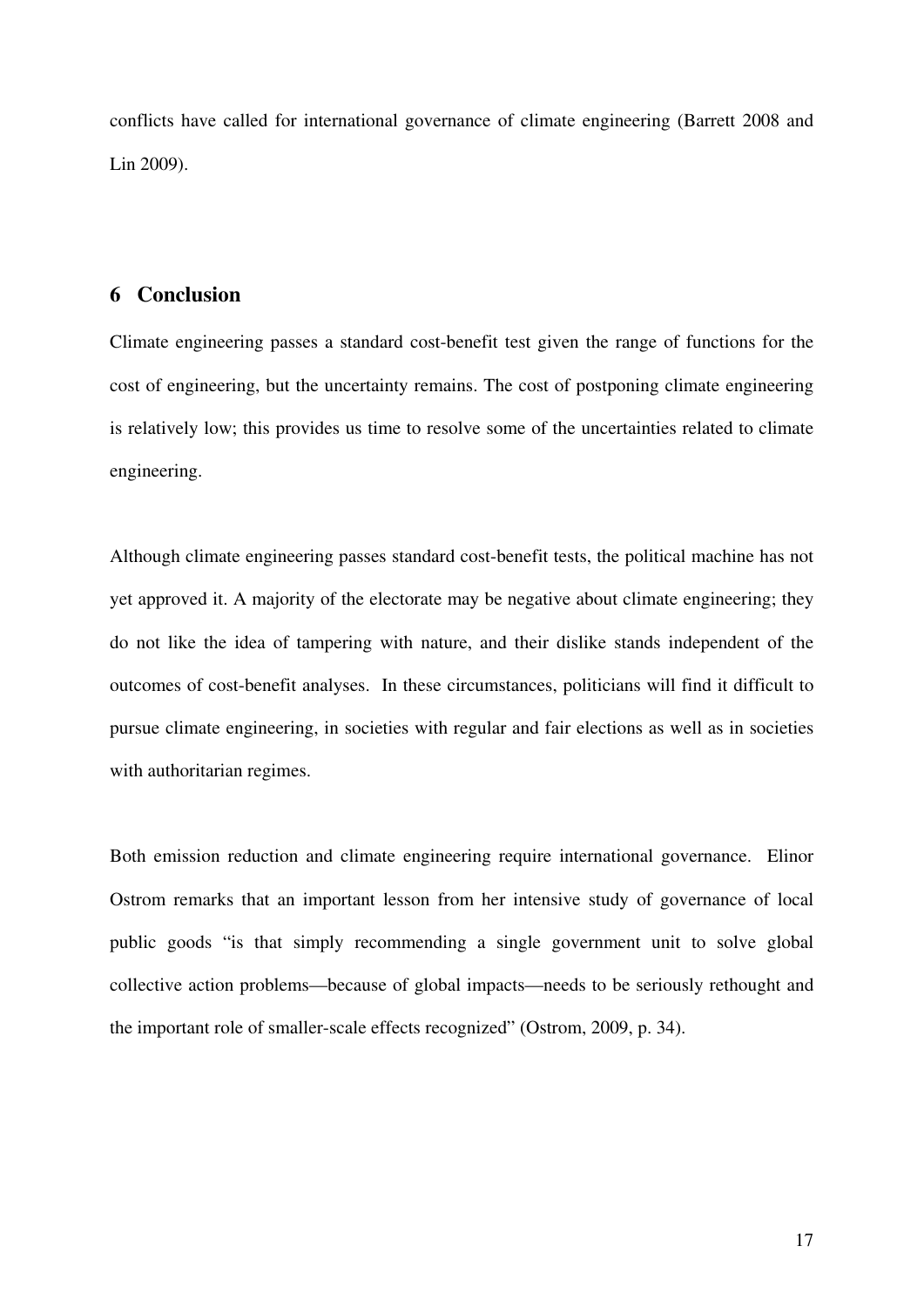#### **References**

- Barker T., Bashmakov I., Alharthi A., Amann M., Cifuentes L., Drexhage J., Duan M., Edenhofer O., Flannery B., Grubb M., Hoogwijk M., Ibitoye F.I., Jepma C.J., Pizer W.A., Yamaji K. (2007): Mitigation from a cross-sectoral perspective. In *Climate Change 2007: Mitigation. Contribution of Working Group III to the Fourth Assessment Report of the Intergovernmental Panel on Climate Change* [B. Metz, O.R. Davidson, P.R. Bosch, R. Dave, L.A. Meyer (eds)], Cambridge University Press, Cambridge, United Kingdom and New York, NY, USA.
- Barrett S. (2008): The incredible economics of climate engineering. *Environmental and Resource Economics*, Vol. 39, No. 1, pp. 45–54.
- Blackstock, J.J., Battisti D. S., Caldeira K., Eardley D., Katz J.I., Keith D.W., Patrinos A.A.N., Schrag D.P., Socolow R.H., and S.E. Koonin (2009): Climate Engineering Responses to Climate Emergencies. Novim, Santa Barbara, Califorinia
- Budyko M.I. (1977): *Climatic Changes*, American Geophysical Society, Washington, D.C., USA.
- Cicerone R. J. (2006): Geoengineering: Encouraging Research and Overseeing Implementation. *Climatic Change*, Vol. 77, No. 3-4, pp. 221-226.
- Crutzen P. (2006): Albedo enhancements by stratospheric sulphur injections: a contribution to resolve a policy dilemma? *Climatic Change*, Vol. 77, No. 3–4, pp. 211–220.
- Hansen J., Lacis A., Ruedy R., Sato M. (1992): Potential climate impact of Mt Pinatubo eruption. *Geophysical Research Letters*, Vol. 19, No. 2, pp. 215–218.
- IPCC (2007): *Contribution of Working Group I to the Fourth Assessment Report of the Intergovernmental Panel on Climate Change, 2007.* S. Solomon, D. Qin, M. Manning, Z. Chen, M. Marquis, K.B. Averyt, M. Tignor, H.L. Miller (eds.) Cambridge University Press, Cambridge, United Kingdom and New York, NY, USA.
- Lin A. (2009): Climate engineering governance. *Issues in Legal Scholarship*, Vol. 8, No. 3., Article 2
- Morrow D.R., Kopp R.E., Oppenheimer M. (2009): Toward ethical norms and institutions for climate engineering research. *Environmental Research Letters*, Vol. 4, No. 4, 045106.
- National Academy of Sciences (1992): *Policy Implications of Greenhouse Warming: Mitigation, Adaptation, and the Science Base.* Panel on Policy Implications of Greenhouse Warming, Committee on Science, Engineering, and Public Policy, National Academy Press, Washington, D.C., USA.
- Natural Environmental Research Council [NERC] (2010): Experiment Earth? Report on a public Dialogue on Geoengineering. Url: http://www.nerc.ac.uk/about/consult/geoengineering.asp. Downloaded 9 September 2010.
- Nordhaus W. (1994): *Managing the Global Commons: The Economics of Climate Change*. MIT Press, Cambridge, MA.
- Nordhaus W. (2007): *A question of Balance: Economic modelling of global warming.* Yale University Press, New Haven, CT, USA.
- Nordhaus W. and Boyer J. (1994): *Roll the DICE again: Economic models of global warming*. MIT Press, Cambridge, MA.
- North, Douglass C. (1993) Economic Performance through Time, Prize Lecture, The Sveriges Riksbank Prize in Economic Sciences in Memory of Alfred Nobel 1993.
- Oststrom E. (2009): A polycentric approach for coping with climate change, *WP 09-04, Workshop in Political Theory and Policy Analysis*, Indiana University, USA
- Ramsey F.P. (1928), A Mathematical Theory of Saving. *Economic Journal*, Vol. 38, No. 152, pp. 543 559.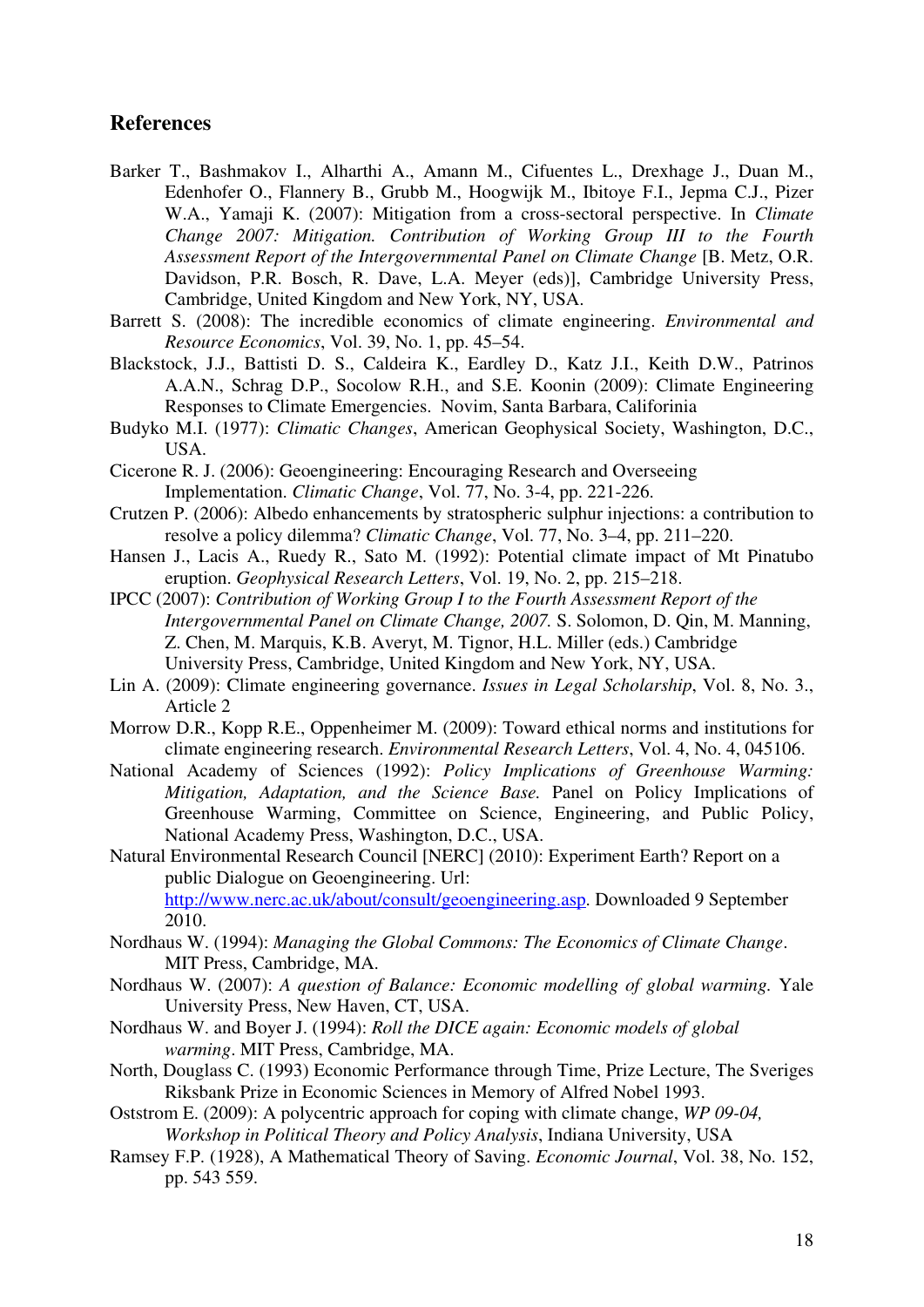- Rasch P.J., Crutzen P.J., Coleman D.B. (2008): Exploring the climate engineering of climate using stratospheric sulphate aerosols: The role of particle size. *Geophysical Research Letters*, Vol. 35, L02809.
- Robock A., Marquardt A.B., Kravitz B., Stenchikov, G. (2009): The benefits, risks, and costs of stratospheric climate engineering. *Geophysical Research Letters*, Vol. 36, L19703.
- Schelling T. C. (1996): The economic diplomacy of geoengineering. *Climatic Change*, Vol. 33, No. 3, pp. 303-307.
- Shepherd J., Caldeira K., Cox P., Haigh J., Keith D., Launder B., Mace G., MacKerron G., Pyle J., Rayner S., Redgwell C., Watson A. (2009): Climate engineering the climate: science, governance and uncertainty*. The Royal Society*, London, UK.
- Stern D. I. (2005): Global sulfur emissions from 1850 to 2000. *Chemosphere*, Vol. 58, No. 2. pp. 163-175.
- Le Treut, H., R. Somerville, U. Cubasch, Y. Ding, C. Mauritzen, A. Mokssit, T. Peterson and M. Prather, 2007: Historical Overview of Climate Change. In: Climate Change 2007: The Physical Science Basis. Contribution of Working Group I to the Fourth Assessment Report of the Intergovernmental Panel on Climate Change [Solomon, S., D. Qin, M. Manning, Z. Chen, M. Marquis, K.B. Averyt, M. Tignor and H.L. Miller (eds.)]. Cambridge University Press, Cambridge, United Kingdom and New York, NY, USA.
- Trigo R. M., Vaquero J. M., Alcoforado M.-J., Barriendos M., Taborda J., García-Herrera R., Luterbacher J.(2009): Iberia in 1816, the year without summer. *International journal of climatology*, Vol. 29, No. 1, pp. 99-115.
- Virgoe, John (2009): International governance of a possible climate engineering intervention to combat climate change. *Climate Change*, 2009, 95: 103-119
- von Neumann, John (1955). "Can We Survive Technology?" *Fortune*, June, pp. 106-108, 151-52. Reprinted in D. Sarnoff, Ed., *The Fabulous Future: America in 1980* (New York: Dutton, 1956), pp. 33-48.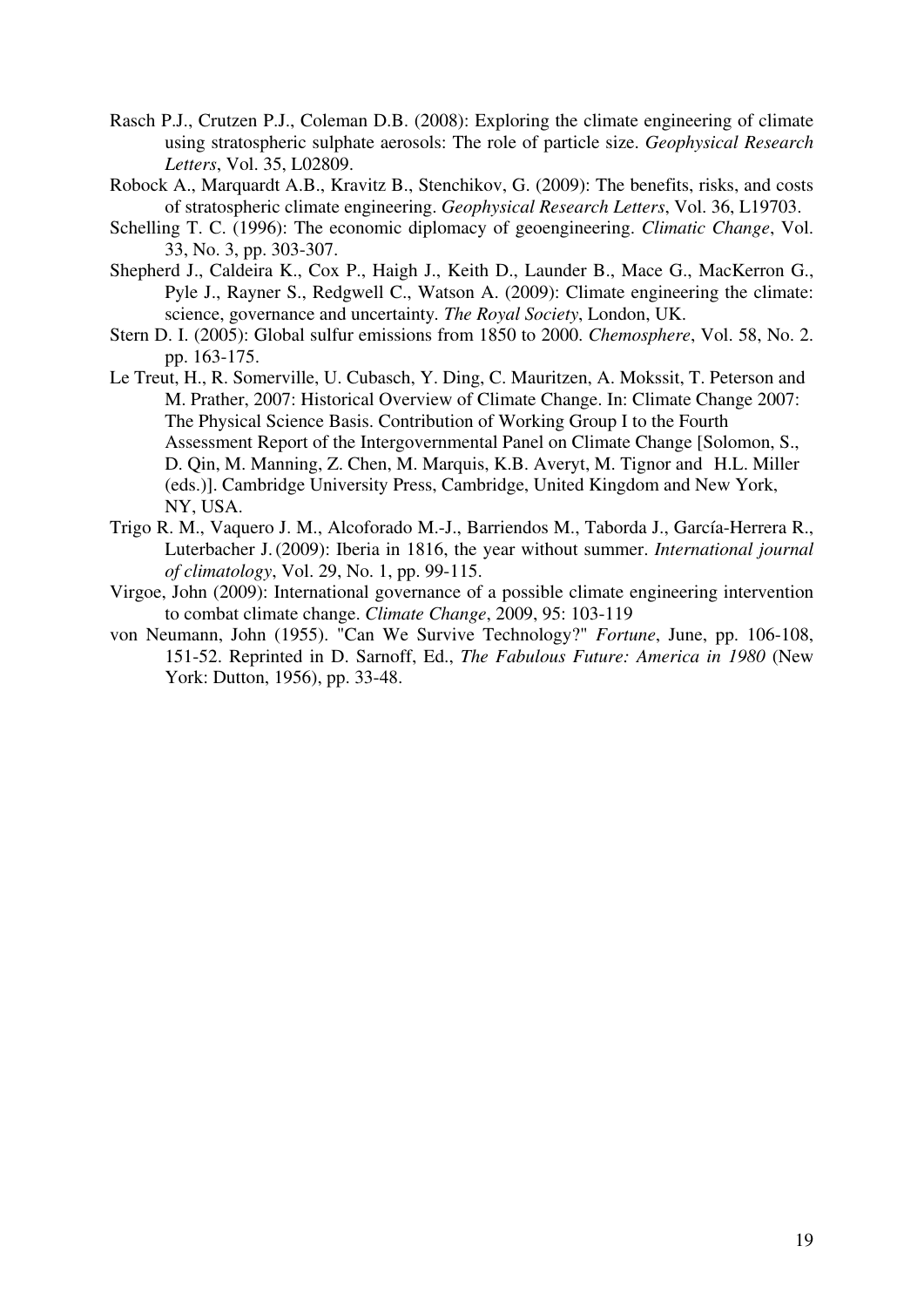# **Appendix Equations and Variables —Modified DICE**

New and modified equations are marked by asterisks*.* 

(A1) 
$$
W = \sum_{t=0}^{T} u[c(t), L(t)]R(t)
$$
  
\n(A2) 
$$
R(t) = (1 + \rho)^{-t}
$$
  
\n(A3) 
$$
u[c(t), L(t)] = L(t)[c(t)^{1-\alpha}/(1-\alpha)]
$$
  
\n(A4)\* 
$$
Q(t) = [1 - D(t)][1 - \Omega(t)][1 - \Lambda(t)]A(t)K(t)^{T}L(t)^{1-\gamma}
$$
  
\n(A5)\* 
$$
D(t) = 1 - (1/[1 + \vartheta_{1}G(t) + \vartheta_{2}G(t)^{2}])
$$
  
\n(A6) 
$$
\Omega(t) = 1 - (1/[1 + \psi_{1}T_{AT}(t) + \psi_{2}T_{AT}(t)^{2}])
$$
  
\n(A7) 
$$
\Lambda(t) = \pi(t)\theta_{1}(t)\mu(t)^{\theta_{2}}
$$
  
\n(A8) 
$$
Q(t) = C(t) + I(t)
$$
  
\n(A9) 
$$
c(t) = C(t) / L(t)
$$
  
\n(A10) 
$$
K(t) = I(t) + (1 - \delta_{K})K(t - 1)
$$
  
\n(A11) 
$$
E_{Ind}(t) = \sigma(t)[1 - \mu(t)]A(t)K(t)^{r}L(t)^{1-r}
$$
  
\n(A12) 
$$
CCum \leq \sum_{t=0}^{T} E_{Ind}(t)
$$
  
\n(A13) 
$$
E(t) = E_{Ind}(t) + E_{Land}(t)
$$
  
\n(A14) 
$$
M_{AT}(t) = E(t) + \phi_{11}M_{AT}(t - 1) + \phi_{21}M_{UP}(t - 1)
$$
  
\n(A15) 
$$
M_{UP}(t) = \phi_{12}M_{AT}(t - 1) + \phi_{22}M_{UP}(t - 1) + \phi_{32}M_{LO}(t - 1)
$$
  
\n(A19) 
$$
M_{LO}(t) = \phi_{23}M_{UP}(t - 1) + \phi_{33}M_{LO}(t - 1)
$$
  
\n(A20)\* 
$$
F(t) = \eta\{\log_{2}[M_{AT}(t)/M_{AT}(1750)]\} + F_{EX}(t) - \sigma G(t)
$$
  
\n(A21) 
$$
T_{AT}(t) = T_{AT}(t - 1) + \zeta
$$

### **Variable definitions and units**

New variables are marked by asterisks*.* 

| A(t)                             | total factor productivity (productivity units)                                   |
|----------------------------------|----------------------------------------------------------------------------------|
| c(t)                             | capita consumption of goods and services (2005 U.S. dollars per person)          |
| C(t)                             | consumption of goods and services (trillions of 2005 U.S. dollars)               |
| $E_{Land}(t)$                    | emissions of carbon from land use (billions of metric tons of carbon per         |
|                                  | period)                                                                          |
| $E_{\scriptscriptstyle{Ind}}(t)$ | industrial carbon emissions (billions of metric tons of carbon per period)       |
|                                  |                                                                                  |
| E(t)                             | total carbon emissions (billions of metric tons of carbon per period)            |
| $*G(t)$                          | increase in level of sulphur in stratosphere due to climate engineering $(Tg S)$ |
| F(t)                             |                                                                                  |
|                                  | total radiative forcing (watts per square meter from 1900)                       |
| $F_{\rm rx}(t)$                  | exogenous radiative forcing (watts per square meter from 1900)                   |
| I(t)                             | investment (trillions of 2005 U.S. dollars)                                      |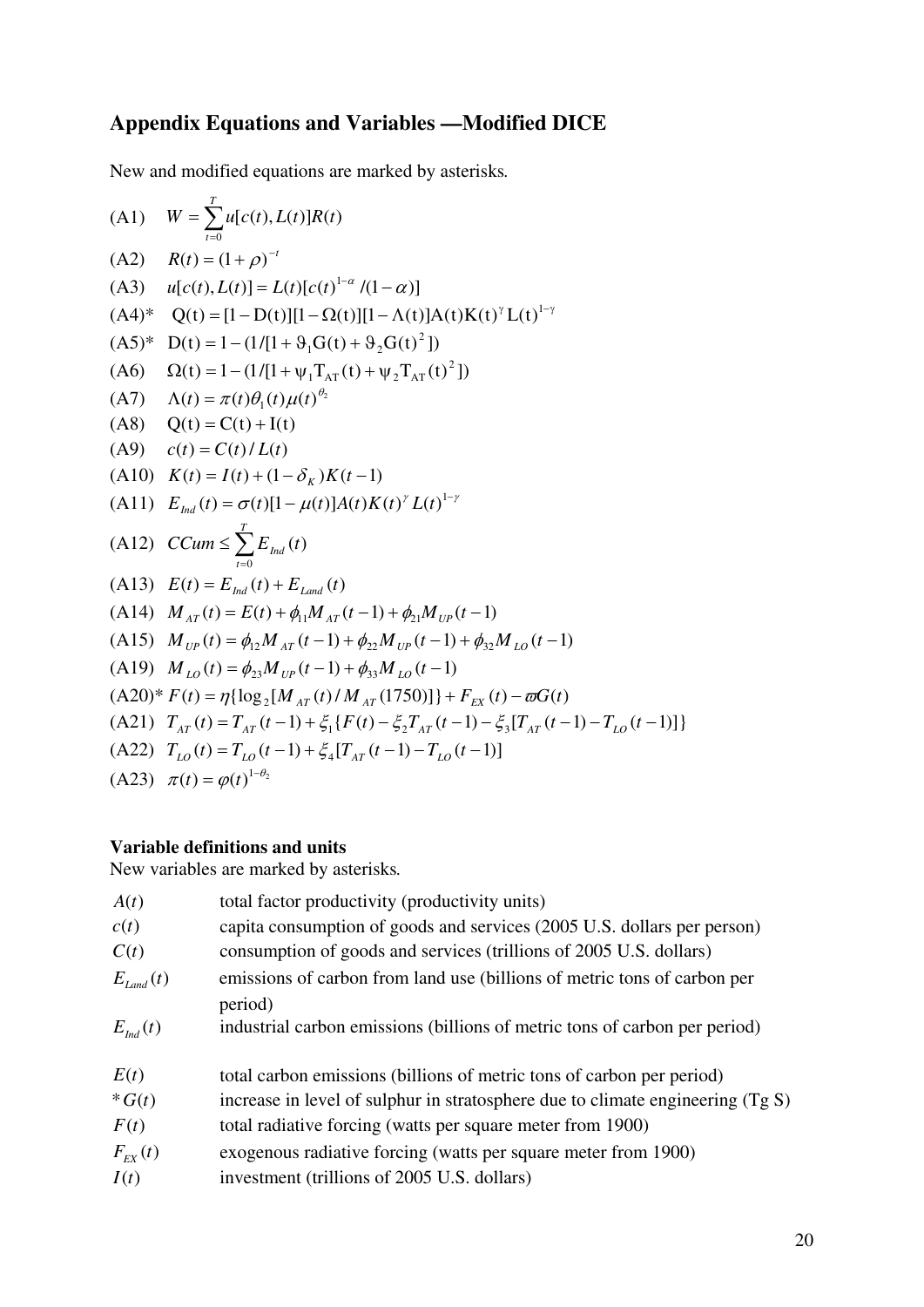| K(t)         | capital stock (trillions of 2005 U.S. dollars)                                                                                                             |
|--------------|------------------------------------------------------------------------------------------------------------------------------------------------------------|
| L(t)         | population and labour inputs (millions)                                                                                                                    |
| $M_i(t)$     | mass of carbon in reservoir for atmosphere (i=AT), upper oceans (i=UP), and                                                                                |
| Q(t)         | lower oceans (i=LO) billions of metric tons of carbon, beginning of period<br>net output of goods and services, net of abatement and damages (trillions of |
|              | 2005 U.S. dollars)                                                                                                                                         |
| t            | time (decades from 2001–2010, 2011–2020, )                                                                                                                 |
|              | $T_{AT}(t)$ , $T_{LO}(t)$ global mean surface temperature and temperature of lower oceans (°C                                                              |
|              | increase from 1900)                                                                                                                                        |
| u[c(t),L(t)] | utility function (utility per period)                                                                                                                      |
| W            | objective function in present value of utility (utility units)                                                                                             |
| $\Lambda(t)$ | abatement costs as fraction of world output)                                                                                                               |
| $\mu(t)$     | emissions-control rate (fraction of uncontrolled emissions)                                                                                                |
| $\Omega(t)$  | cost of climate change as a fraction of worlds output                                                                                                      |
| $*D(t)$      | cost of climate engineering as a fraction of world output                                                                                                  |
| $\varphi(t)$ | participation rate (fraction of emissions included in policy)                                                                                              |
| $\pi(t)$     | participation cost markup (abatement cost with incomplete participation as                                                                                 |
|              | fraction of abatement cost with complete participation)                                                                                                    |
| $\sigma(t)$  | ratio of uncontrolled industrial emissions to output (metric tons of carbon per                                                                            |
|              | output in 2005 prices)                                                                                                                                     |

### **Parameters**

*New parameters are marked by asterisks.* 

| $\alpha$                 | elasticity of marginal utility of consumption (pure number)                  |
|--------------------------|------------------------------------------------------------------------------|
| CCum                     | maximum consumption of fossil fuels (billions of metric tons of carbon)      |
| γ                        | elasticity of output with respect to capita (pure number)                    |
| $\delta_{\kappa}$        | rate of depreciation of capital (per period)                                 |
| R(t)                     | social time preference discount factor (per time period)                     |
| T                        | length of estimate period for model (60 periods 600 years)                   |
| $\eta$                   | temperature-forcing parameter ( ${}^{\circ}$ C per watts per meter squared)  |
| $\phi_{ii}$              | parameters of the carbon cycle (flows per period)                            |
| $\boldsymbol{\psi}_{ii}$ | parameters of damage function due to temperature increase                    |
| ${}^*\vartheta_{ii}$     | parameters of damage function due to climate engineering                     |
| ${}^*\varpi$             | efficiency of sulphur in reducing forcing (watts per meter squared per Tg S) |
| $\rho$                   | pure rate of social time preference (per year)                               |
| $\theta_1(t), \theta_2$  | parameters of the abatement-cost function                                    |
| $\xi_{ii}$               | parameters of climate equations (flows per period) i=AT, UP, and LO and      |
|                          | $i=AT,UP,$ and LO                                                            |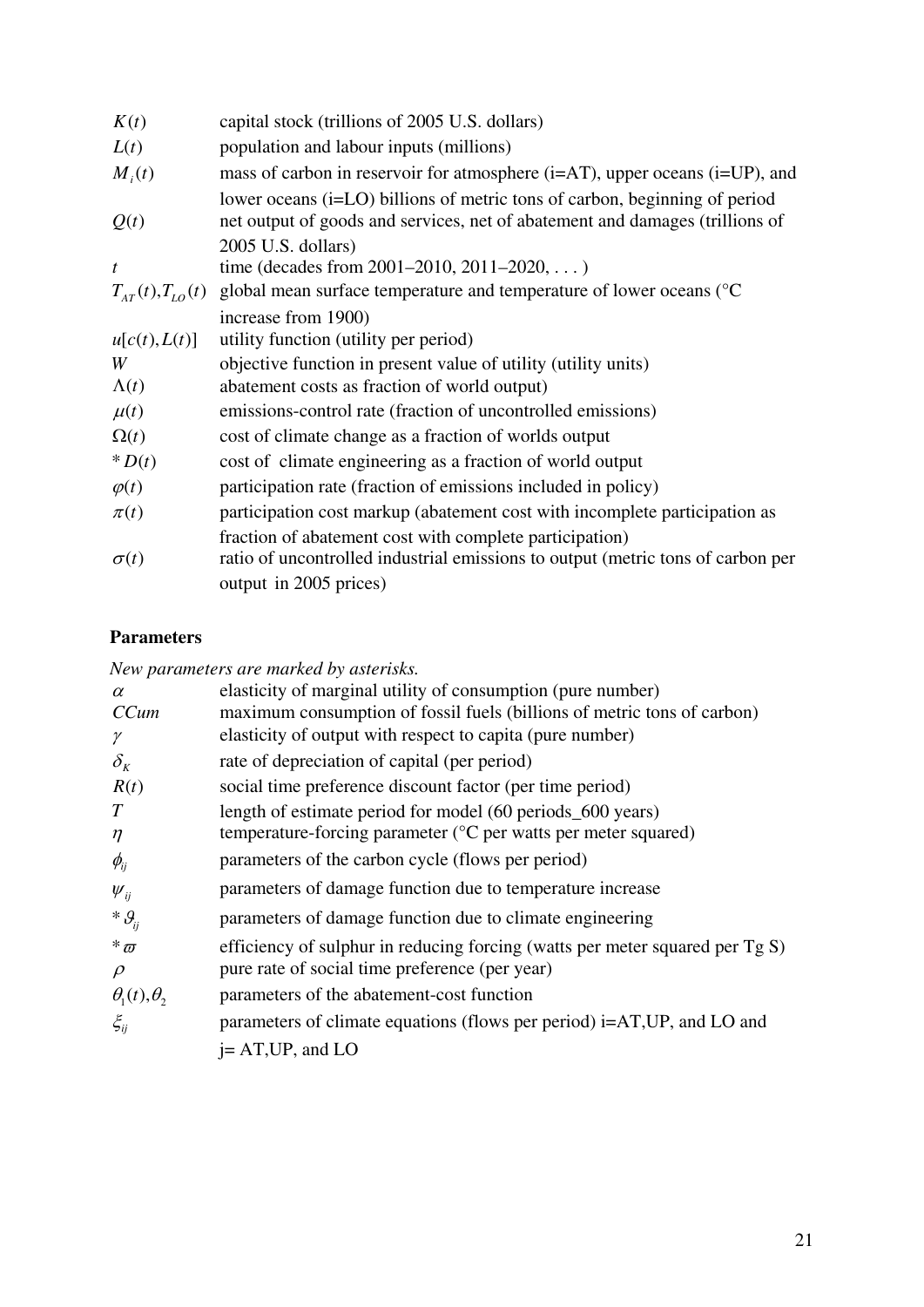#### **Cost-benefit calculations**

The net economic benefit of a policy is the present value of the difference in consumption in business as usual (bau) and the policy discounted by the interest rate of business as usual:

$$
\sum\nolimits_{t = 1}^T (C_t^{\,\mathrm{policy}} - C_t^{\,\mathrm{bau}})\beta_t
$$

where the discount rates are determined recursively  $\beta_t = \beta_{t-1}(1+r_t)^{-10}$  $\beta_t = \beta_{t-1} (1 + r_t)^{-10}$  and  $\beta_1 = 1$ . The real interest rate, r<sub>t</sub>, is derived from the Ramsey-equation  $r_t = \rho_t + \alpha g_t$ , where  $g_t$  is the growth rate of per capita consumption and  $\rho_t$  is determined by solving  $(1 + \rho_t) = (1 + \rho)^{10}$ .

The net economic benefit is split into benefit, cost of climate engineering and abatement cost. By using equations (A4)\* and (A8) and by defining  $Y_t^j = A_t^j (K_t^j) (L_t^j)^{1-\gamma}$ *t j t j t*  $Y_t^j = A_t^j (K_t^j)^\gamma (L_t^j)^{1-\gamma}$  for j=bau and policy, the difference in the consumption pattern of policy and business as usual is

$$
C_t^{\text{policy}} - C_t^{\text{bau}}
$$
\n
$$
= (Q_t^{\text{policy}} - Q_t^{\text{bau}}) - (I_t^{\text{policy}} - I_t^{\text{bau}})
$$
\n
$$
= [(1 - D_t^{\text{policy}})(1 - \Omega_t^{\text{policy}})(1 - \Lambda_t^{\text{policy}})Y_t^{\text{policy}} - (1 - D_t^{\text{bau}})(1 - \Omega_t^{\text{bau}})(1 - \Lambda_t^{\text{bau}})Y_t^{\text{bau}}] - (I_t^{\text{policy}} - I_t^{\text{bau}})
$$
\n
$$
\approx (\Omega_t^{\text{bau}} Y_t^{\text{bau}} - \Omega_t^{\text{policy}} Y_t^{\text{policy}} + (Y_t^{\text{policy}} - Y_t^{\text{bau}}) - (I_t^{\text{policy}} - I_t^{\text{bau}})
$$
\n
$$
+ (D_t^{\text{bau}} Y_t^{\text{bau}} - D_t^{\text{policy}} Y_t^{\text{policy}})
$$
\n
$$
+ (\Lambda_t^{\text{bau}} Y_t^{\text{bau}} - \Lambda_t^{\text{policy}} Y_t^{\text{policy}})
$$

The first line on the right-hand-side of the approximation sign is the benefit including reduction in damage of climate change; the second line, the cost of climate engineering; and the last line is the abatement cost. The approximation is linear in the parameters  $( \Lambda_t, D_t, \Omega_t ).$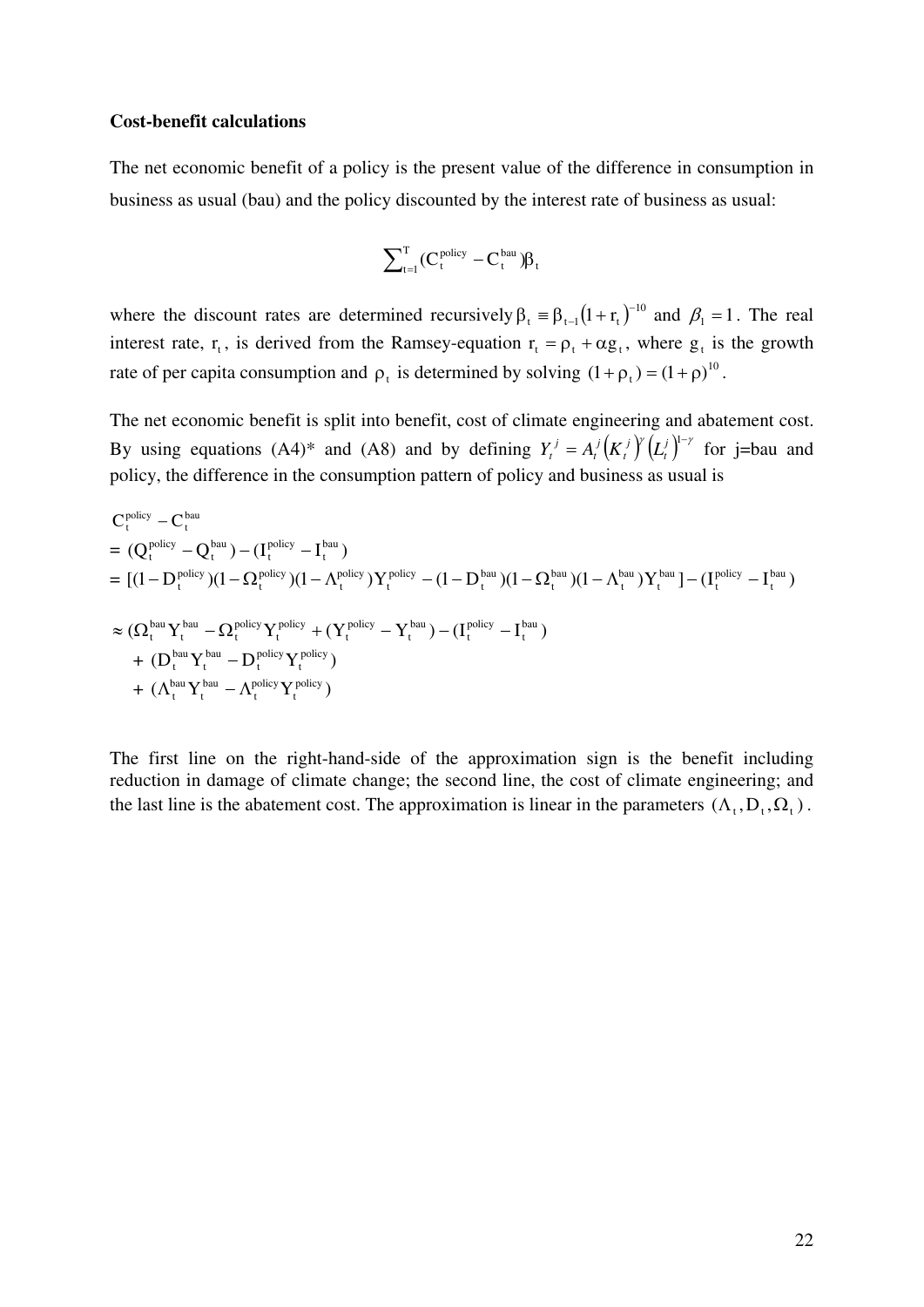### **Tables**

|  |  | Table 1 Cost of climate engineering as percentage of total world production. |
|--|--|------------------------------------------------------------------------------|
|  |  |                                                                              |

| Cost of climate     | Climate engineering $(Tg S)$ |      |  |
|---------------------|------------------------------|------|--|
| engineering $(\% )$ |                              |      |  |
| Low                 | 0,1                          |      |  |
| Medium              | 0,5                          | 5    |  |
| High                |                              | 10   |  |
| Upper limit         | 2.4                          | 40.0 |  |

Note: Upper limit is calculated from the "climate engineering" policy.

Table 2 Present value of net benefits and costs for policies "climate engineering," "climate engineering and emission control," and "emission control only" compared to business as usual. All measured in trillion USD (2005).

| Policy                                                                  | <b>Net</b><br>economic<br>benefits | <b>Benefits</b>     | Costs of climate<br>engineering | Abatement<br>costs | Annual<br>use of<br>sulfur<br>(Tg S) |
|-------------------------------------------------------------------------|------------------------------------|---------------------|---------------------------------|--------------------|--------------------------------------|
| Climate<br>engineering<br>Low<br>Medium<br>High                         | 17,8<br>5,9<br>1,5                 | 22,4<br>13,7<br>5,5 | 4,9<br>8,0<br>4,0               | na                 | 2,7<br>1,4<br>0,7                    |
| Climate<br>engineering and<br>emission control<br>Low<br>Medium<br>High | 18,0<br>7,4<br>4,3                 | 22,5<br>14,7<br>8,3 | 4,7<br>6,5<br>2,3               | 0,1<br>1,0<br>1,8  | 2,5<br>1,2<br>0,4                    |
| Emission control<br>only                                                | 3,7                                | 5,9                 | na                              | 2,3                | na                                   |

Notes: i) Low, medium, and high refer to cost of climate engineering. ii) Last column is mean annual use of sulfur for the first 200 years.